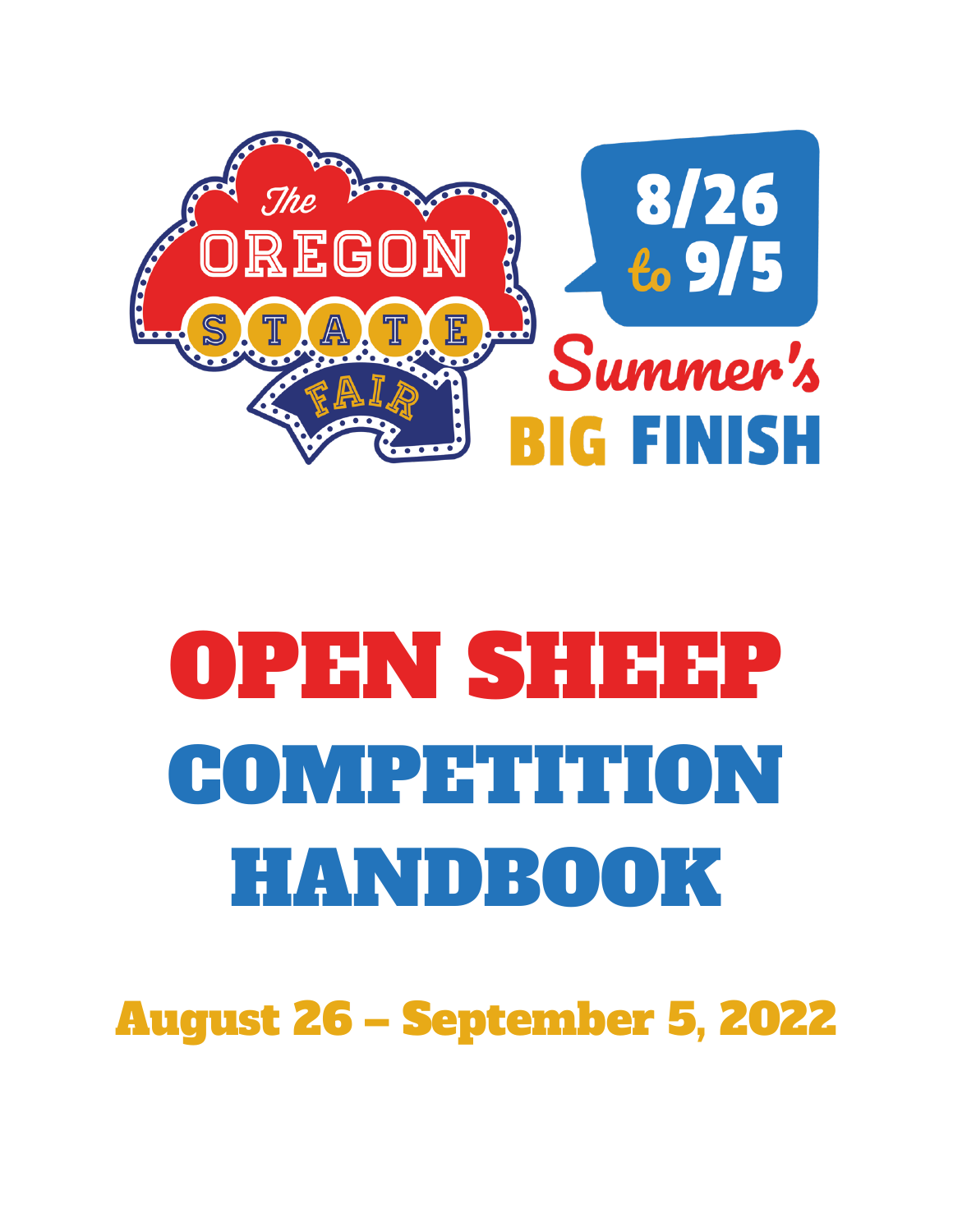# **SHEEP DIVISION**

**Phone: 541-231-3398 Oregon State Fair Office: 971-701-6573 Email: [scott.culver@oregonstate.edu](mailto:scott.culver@oregonstate.edu)** 

**Sheep Superintendent: Scott Culver Livestock Office Phone: 503-510-3374**

#### **ENTRY DEADLINE**

All entries must be submitted no later than **Friday, August 5, 2022**. **NO LATE ENTRIES WILL BE ACCEPTED.** All entries are subject to pen space and barn availability.

## **[CLICK HERE FOR ONLINE ENTRY REGISTRATION](http://oregona.fairwire.com/)**

#### **ENTRY FEE**

**\$10** per head. No entry fee for group classes. A group entry is to be made at the time entries are submitted. Group entries added after entry deadline will be charged a late fee of **\$10** per group.

## **SUBSTITUTIONS**

All substitutions must be completed at check-in time, with a maximum of **three** (3) per exhibitor at no charge; additional substitutions will be charged the **\$10** entry fee.

Sheep may arrive after 8:00AM on Wednesday August 24th and must be in place by 8:00AM on Thursday, August 25th, and remain until released on Monday, August 29th. The Oregon State Fair will open at 10:00AM on Friday, August 26, 2022. All vehicles must be removed from the OSFEC grounds by 9:00AM. Animals must be removed by 7:00PM on Monday, August 29, 2022. Exhibitors may come in on Tuesday August 23rd to bed pens and bring in any tack only. Please let your superintendent

## ALL ANIMALS MUST REMAIN IN PENS UNTIL DESIGNATED RELEASE TIME. FAILURE TO DO SO WILL RESULT IN FORFEITURE OF PREMIUMS.

## **SHEEP DIVISION SHOW SCHEDULE**

**JUDGE: Tor Sorenson**

BREEDS: Border Leicester, Romney, Natural Colored Romney, AOB Wool, Natural Colored A & B, Romeldale, Columbia, Golden Fleece Young Flock. Selection of Supreme Champion Ewe and Ram, and Gold Bell Awards.

#### **JUDGE: Jim Brandt**

BREEDS: Hampshire, Slick Hampshire, Suffolk, Shropshire, Montadale, Horned Dorset, Polled Dorset, AOB Meat, Katahdin, Southdown, St. Croix, Texel, Wether Sire & Wether Dam. Selection of Supreme Champion Ewe and Ram, and Gold Bell Awards.

| Thursday, August 25th                                                  |                                      | 3:00                | Southdown                              |  |  |  |  |
|------------------------------------------------------------------------|--------------------------------------|---------------------|----------------------------------------|--|--|--|--|
| 8:00                                                                   | <b>Exhibitor's Meeting</b>           | 4:30                | Katahdin                               |  |  |  |  |
| 9:00                                                                   | Natural Colored A - Med/Fine         | 6:00                | Tunis                                  |  |  |  |  |
| 10:30<br>Natural Colored B - Long / Coarse                             |                                      |                     |                                        |  |  |  |  |
| 12:00                                                                  | Lunch Break                          | Sunday, August 28th |                                        |  |  |  |  |
| 1:00                                                                   | Border Leicester                     | 9:00                | St. Croix                              |  |  |  |  |
| 2:30                                                                   | Romeldale                            | 10:30               | <b>Polled Dorset</b>                   |  |  |  |  |
| 4:00                                                                   | Lincoln                              | 12:00               | <b>AOB Meat</b>                        |  |  |  |  |
| 5:30                                                                   | AOB Wool                             | 1:00                | Hampshire                              |  |  |  |  |
|                                                                        |                                      | 2:30                | Slick Hampshire                        |  |  |  |  |
| Friday, August 26th                                                    |                                      | 4:00                | Shropshire                             |  |  |  |  |
| 9:00                                                                   | National ARBA Romney Show            | 5:30                | Sheep Exhibitor's Potluck/Salad Dinner |  |  |  |  |
| 12:00                                                                  | Columbia                             |                     |                                        |  |  |  |  |
| 2:00                                                                   | National ARBA Natural Colored Romney | Monday, August 29th |                                        |  |  |  |  |
|                                                                        | Show                                 | 9:00                | Montadale                              |  |  |  |  |
| 5:00                                                                   | <b>GOLDEN FLEECE AWARDS</b>          | 10:30               | <b>Horned Dorset</b>                   |  |  |  |  |
| 6:00                                                                   | Supreme Champion Ram                 | 12:00               | <b>Suffolks</b>                        |  |  |  |  |
|                                                                        | Supreme Champion Ewe                 | 1:30                | Texel                                  |  |  |  |  |
|                                                                        | Gold Bell Young Flock                | 3:00                | Wethersire                             |  |  |  |  |
|                                                                        | Gold Bell Get-of-Sire                | 4:30                | Supreme Champion Ram                   |  |  |  |  |
| Saturday, August 27th<br>9:00<br>Oregon State Fair Purebred Youth Show |                                      |                     | Supreme Champion Ewe                   |  |  |  |  |
|                                                                        |                                      |                     | Gold Young Flock                       |  |  |  |  |
| 1:30                                                                   | <b>National ARBA Sale</b>            |                     | Gold Bell Get-of-Sire                  |  |  |  |  |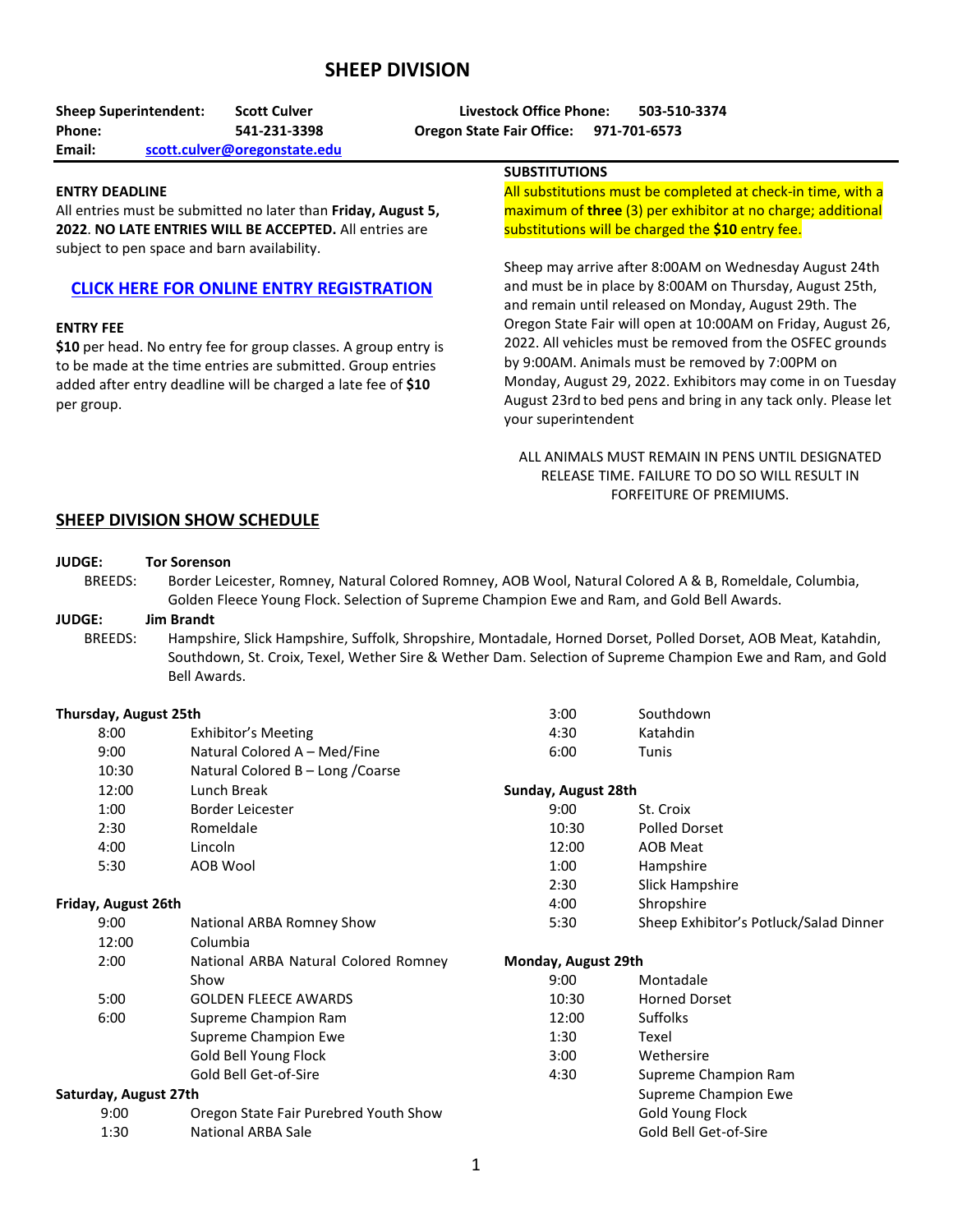# **SHEEP DIVISION POLICIES**

- 1. All General and Livestock Department Rules will be enforced.
- 2. All rules and regulations of the respective breed and/or show association will be enforced as applicable.
- 3. **TAMPERING WITH LIVESTOCK** Artificial coloring of any animal or any artificial means of removing or remedying physical defects of conformation in exhibition animals, such as lifting or filling under the skin, will be considered as fraud and deception. All animals giving evidence of such treatment will be barred from exhibition at the Oregon State Fair. If any animal is found by the official veterinarian to have been tampered with as previously described, it shall be disqualified from competition. All prize money that has been won at the current Oregon State Fair by the exhibitor on any animal or animals so disqualified will be forfeited. The finding of the official veterinarian as to whether or not any animal has been improperly tampered with shall be final and conclusive. The Oregon State Fair will not be responsible for the consequences, direct or indirect, of any animal or exhibitor being so disqualified or debarred from showing.
- 4. Breeds that fall into the category of "All Other Breeds" and which show at least **15** animals as of **2022** from **three (3)** or more exhibitors will qualify to have its own show the following year.
- 5. Breeds failing to show a minimum of **15** animals as of **2022** from **three (3)** or more exhibitors will not receive premium money for the following year. Exhibitors may receive premiums by showing in the All Other Breeds class, or breed associations may choose to continue their show without premium support from Oregon State Fair.
- 6. Regional or National Breed Shows will be designated by the Sheep Superintendent and Animal Competitions Coordinator upon written request from the Breed Association.
- 7. All entries must have tattoos or ear tags in the animal's ear showing flock number as required by the sheep breed associations. Scrapie Tags are required. Any animal that does not have a Scrapie Tag will have to be taken off the premises.
- 8. Only one group entry per exhibitor per class is allowed.
- 9. Sheep must be humanely and ethically treated at all times. There will be no muzzles allowed on any sheep. The Sheep Superintendent has the right to dismiss anyone or remove muzzles at any time.
- 10. Exhibitors of animals shall at all times present themselves with honesty and good sportsmanship. Their conduct in this competitive environment shall always reflect the highest standards of honor and dignity to promote the advancement of agricultural education. This code applies to junior as well as open class exhibitors who compete in structured classes of competition. This code applies to all livestock offered in any event at a livestock show.

# **Remember**

You are creating an image to the general public that needs to be positive.

# PREMIER EXHIBITOR AWARD

This award is made to the exhibitor **accumulating the most points** on not to exceed six animals, owned and exhibited by the exhibitor in the open single sections. A banner will be awarded to First Place. In case of a tie, it will be broken by the Young Flock placing.

| <b>PLACING</b> |    |  |  |  |  |  |
|----------------|----|--|--|--|--|--|
| <b>POINTS</b>  | ∸∼ |  |  |  |  |  |

# **American Romney Breeders Association National Romney Show and Sale**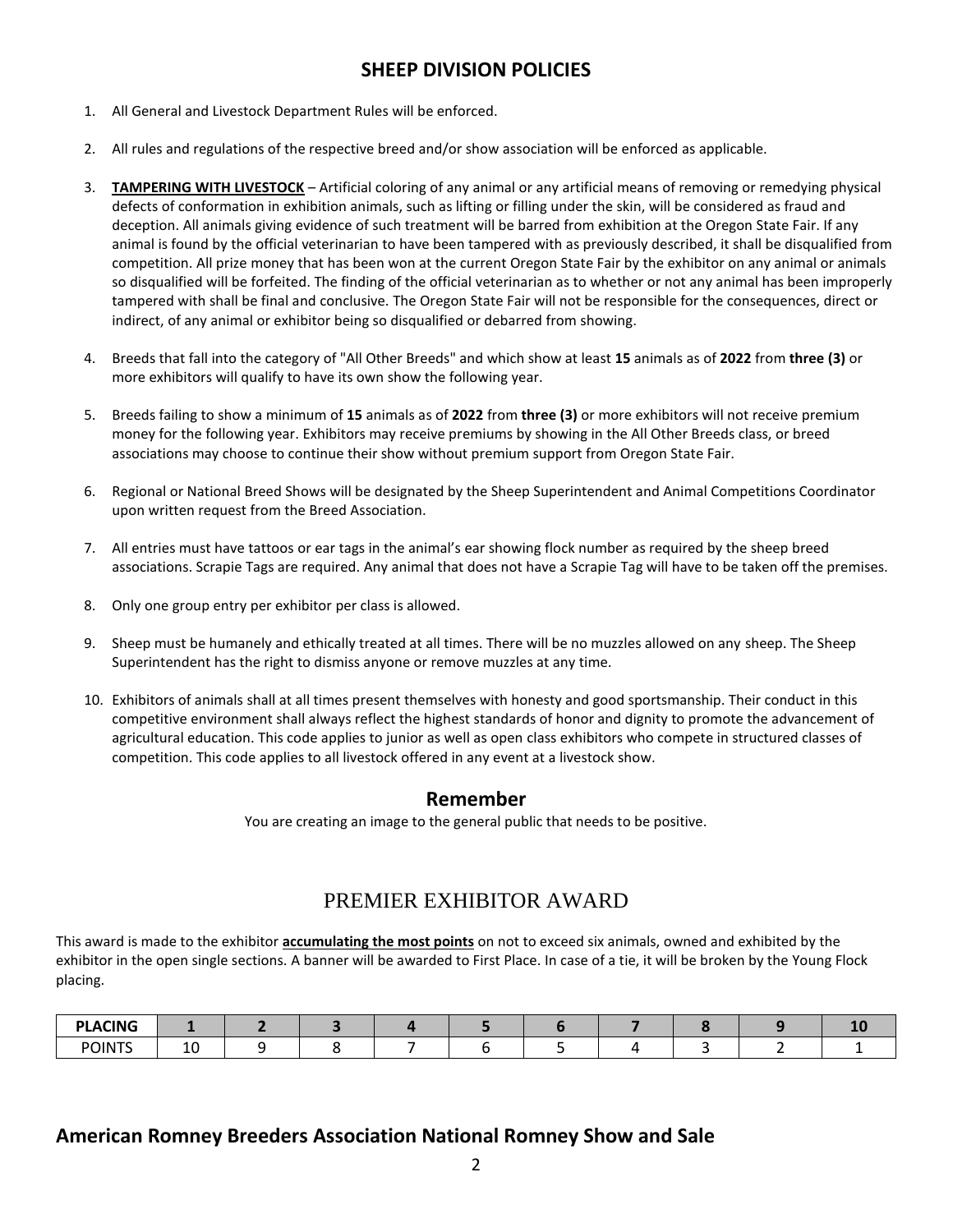# **Oregon State Fair 2022**

Chairman: Sue Kalina, 503-939-0303, [skalina26@gmail.com](mailto:skalina26@gmail.com)

Rules for participation in ARBA Show:

- 1. Animals must be entered in the OSF Show and follow the rules for the show and premium schedule. There are no additional entry fees.
- 2. Exhibitor/Owner must be a current member of ARBA as of the entry day, August 5, 2022.
- 3. Animals must be registered in ARBA.
- 4. In addition to regular classes, there will be a Best Fleece White and Best Fleece Natural Colored.
- 5. Awards will be given for class winners, Champion and Reserve Champion Ram and Ewe, Best Fleece, Young Flock and Wool Young Flock.
- 6. Awards donated by fellow Romney breeders, Oregon State Fair and Romney enthusiasts.
- 7. Order for each class will be:
	- a. OSF Romney Class
	- b. ARBA registered Class
	- c. ARBA sale animals.

Rules for participation in ARBA National Sheep Sale on Saturday, August 27, 2022 at the Oregon State Fair, early afternoon:

- 1. Exhibitor/Owner must be a current member of ARBA as of the entry day, August 5, 2022.
- 2. Animals must be registered in ARBA.
- 3. All sale animals must show in ARBA National Romney Show to determine sale order.
- 4. Sale will be a live auction with online bidding available.
- 5. Floor price is \$500 on yearlings and \$400 on lambs. Individual floor prices can be made by seller above the floor prices.
- 6. Sale Order will be:
	- a. Champion White Ram, Reserve Champion White Ram, Champion White Ram Fleece, Reserve Champion White Ram Fleece.
	- b. Champion NC Ram, Reserve Champion NC Ram, Champion NC Ram Fleece, Reserve Champion NC Ram Fleece.
	- c. Rams: Yearling white then NC, Senior lamb white then NC, Intermediate lamb white then NC, junior lamb white then NC.
	- d. Champion White Ewe, Reserve Champion White Ewe, Champion White Ewe Fleece, Reserve Champion White Ewe Fleece.
	- e. Champion NC Ewe, Reserve Champion NC Ewe, Champion NC Ewe Fleece, Reserve Champion NC Ewe Fleece.
	- f. Ewes: Yearling white then NC, Senior lamb white then NC, Intermediate lamb white then NC, junior lamb white then NC.
- 7. Entry fee is \$20 per entry non-refundable. After sale, 6% commission for Oregon State Fair and 6% for ARBA.
- 8. Sold animals can be released after sale on Saturday, August 27, 2022.
- 9. Sellers will be paid within 30 days of sale.
- 10. A sale entry form and fee must also be completed and sent by August 5, 2022 to Sue Kalina, Chairman ARBA National Sheep and Wool Sale at 35586 Oakville Rd. SW, Albany, OR 97321. Email [skalina26@gmail.com.](mailto:skalina26@gmail.com) Forms will be available on ARBA Website.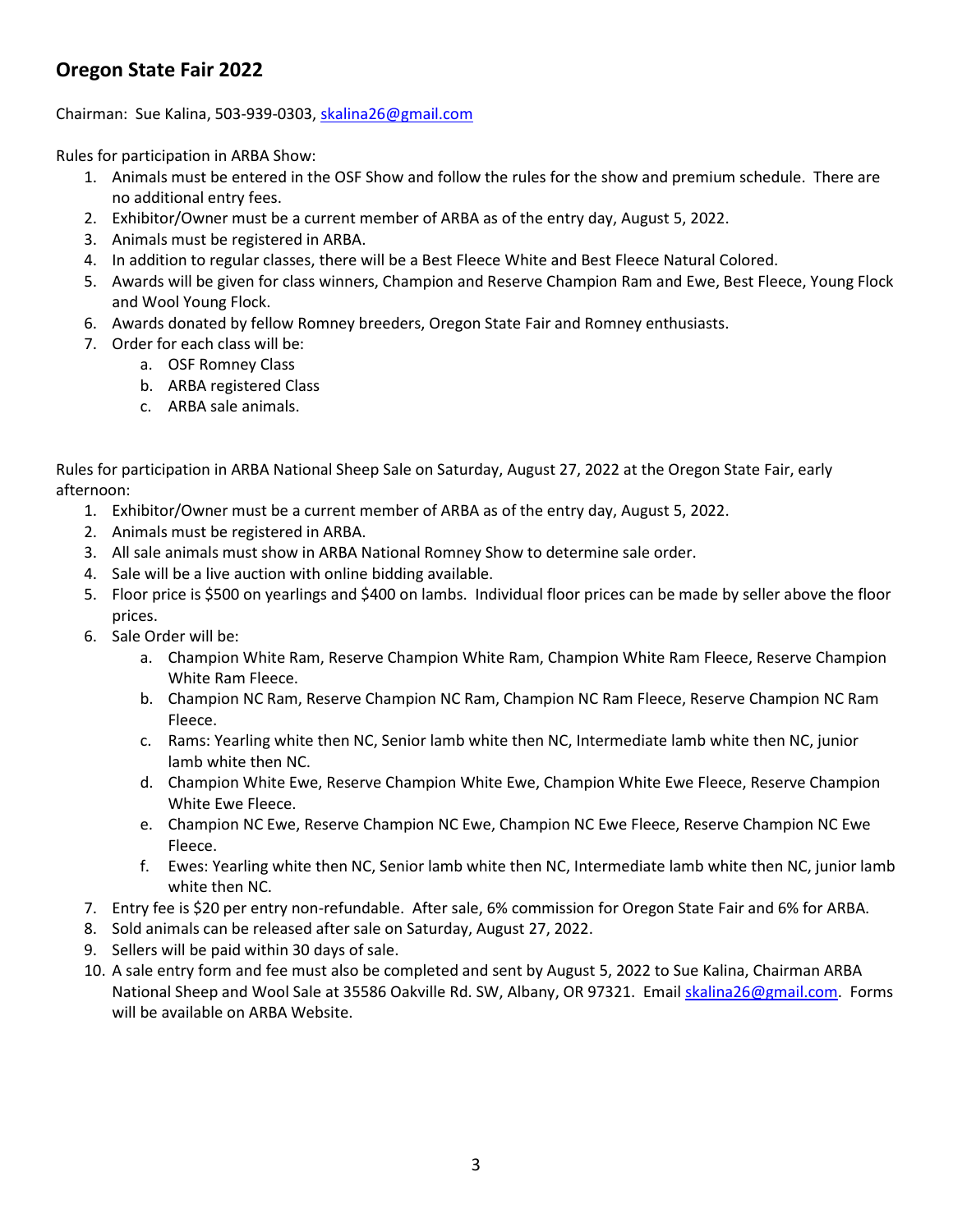**[ONLINE REGISTRATION](http://oregona.fairmanager.com/)** 

**JUDGING: Thursday, August 25, 2022**

**JUDGE: Doug Montgomery** 

**ENTRY FEES:** \$3 per Fleece per Class paid to Oregon State Fair.

**ENTRY DEADLINE: Friday, August 5, 2022**. Use the Oregon State Fair online entry registration.

**DELIVERY DEADLINE:** Fleece must be delivered in person or by a representative on **Wednesday, August 24, 2022, between 12:00PM and 4:00PM or Thursday, August 25, 2022 between 8:00AM – 9:30AM.** No early deliveries will be accepted.

#### **WOOL SHOW RULES**

- 1. Entry tags will be available online before arrival as well as during check-in at Fair. Fleece **MUST** have tag filled out in order to be judged.
- 2. Fleece must remain on display until release time on Monday, August 29, 2022. All fleece must be removed no later than 6:00PM. The Oregon State Fair will not be responsible for fleece after that time.
- 3. Fleece shall not be more than 12 month's growth. Minimum fleece length is 3 inches.
- 4. Exhibitors are limited to winning two premiums per class.
- 5. Fleeces will be placed in a clear plastic bag provided by the exhibitor. No fleece will be accepted for show in a black plastic bag.
- 6. Showing of tipped fleece is allowed. (Tipped fleece is one that has the dirty tips removed.)
- 7. All judge's decisions will be final. Judge may disqualify any entry for just cause.
- 8. Exhibitors may enter the same fleece(s) in the Oregon State Fair Wool Show as in the Oregon Romney Breeders Wool Show, granted that all fees are paid accordingly, and all rules met.

|                |                                             |          |              |   | <b>PLACINGS/PREMIUMS</b> |          |  |  |  |  |  |
|----------------|---------------------------------------------|----------|--------------|---|--------------------------|----------|--|--|--|--|--|
| <b>CLASSES</b> |                                             |          | $\mathbf{2}$ | 3 | 4                        | <u>5</u> |  |  |  |  |  |
| 01             | Hampshire                                   | 10       | 9            | 8 | $\overline{7}$           | 6        |  |  |  |  |  |
| 02             | Romney                                      | 10       | 9            | 8 | 7                        | 6        |  |  |  |  |  |
| 03             | <b>Natural Colored Romney</b>               | 10       | 9            | 8 | 7                        | 6        |  |  |  |  |  |
| 04             | Shropshire                                  | 10       | 9            | 8 | 7                        | 6        |  |  |  |  |  |
| 05             | Suffolk                                     | 10       | 9            | 8 | 7                        | 6        |  |  |  |  |  |
| 06             | Dorset                                      | 10       | 9            | 8 | $\overline{7}$           | 6        |  |  |  |  |  |
| 07             | Southdown                                   | 10       | 9            | 8 | 7                        | 6        |  |  |  |  |  |
| 08             | Montadale                                   | 10       | 9            | 8 | 7                        | 6        |  |  |  |  |  |
| 09             | Border Leicester                            | 10       | 9            | 8 | 7                        | 6        |  |  |  |  |  |
| 10             | Natural Colored Medium                      | 10       | 9            | 8 | 7                        | 6        |  |  |  |  |  |
| 11             | <b>Natural Colored Fine</b>                 | 10       | 9            | 8 | 7                        | 6        |  |  |  |  |  |
| 12             | <b>Natural Colored Long</b>                 | 10       | 9            | 8 | 7                        | 6        |  |  |  |  |  |
| 13             | All Other Wool Breeds (includes white & NC) | 10       | 9            | 8 | 7                        | 6        |  |  |  |  |  |
| 14             | All Other Meat Breeds (includes white & NC) | 10       | 9            | 8 | $\overline{7}$           | 6        |  |  |  |  |  |
|                | <b>Champion Wool</b>                        | 20       |              |   |                          |          |  |  |  |  |  |
|                | <b>Reserve Champion Wool</b>                | 10       |              |   |                          |          |  |  |  |  |  |
|                | <b>Champion Meat</b>                        | 20       |              |   |                          |          |  |  |  |  |  |
|                | <b>Reserve Champion Meat</b>                | 10       |              |   |                          |          |  |  |  |  |  |
|                | <b>Grand Champion</b>                       | 30<br>20 |              |   |                          |          |  |  |  |  |  |
|                | <b>Reserve Grand Champion</b>               |          |              |   |                          |          |  |  |  |  |  |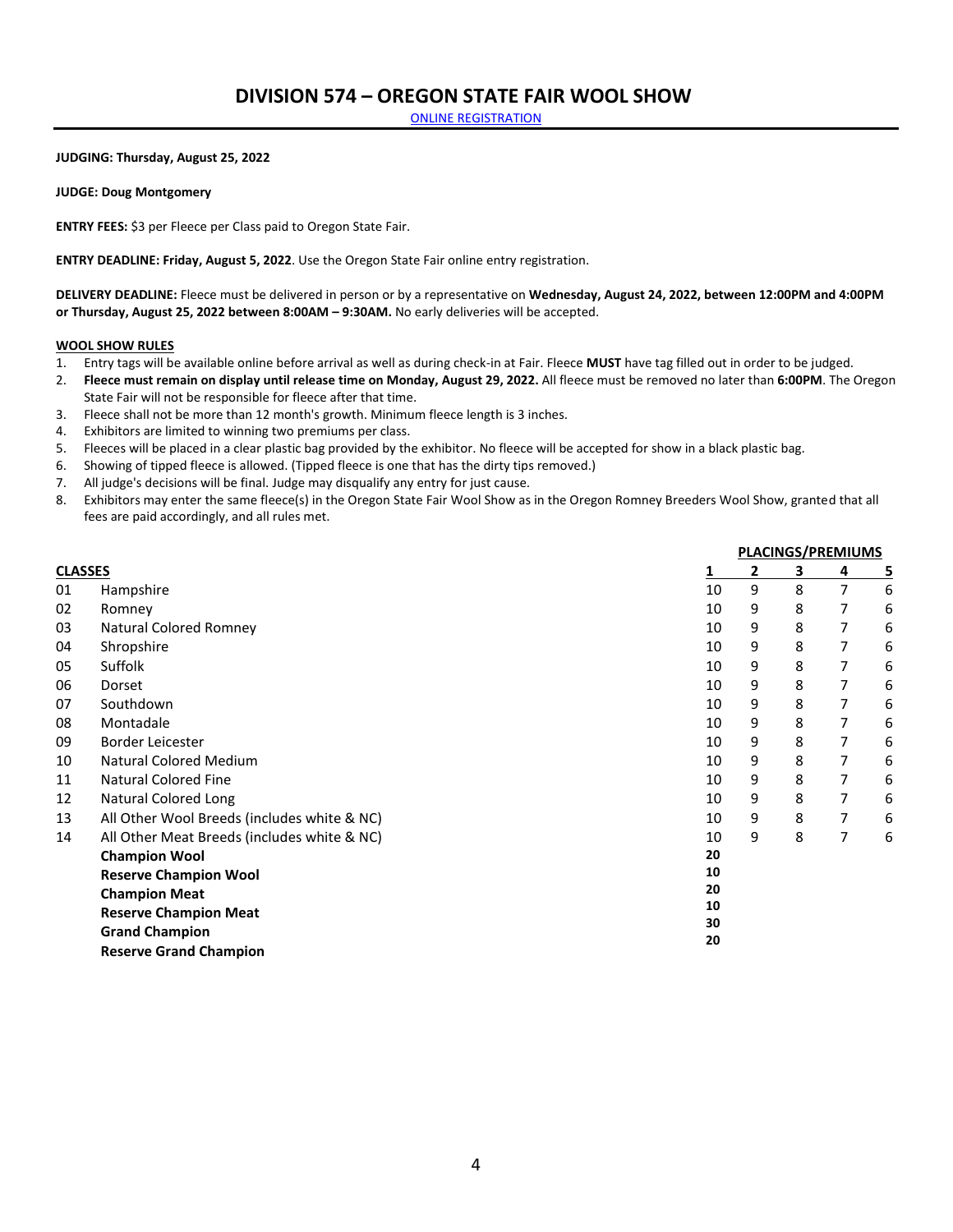# **DIVISION 575 – ARBA NATIONAL ROMNEY WOOL SHOW**

## **Show Coordinator: Kathleen ZappellI & Joann Mast Livestock Office Phone: 503-510-3374**

**Email: [kzappelli@gmail.com](mailto:kzappelli@gmail.com)**

**Phone: 541-572-3094 Oregon State Fair Office: 971-701-6573**

**SPONSORED BY: Oregon Romney Breeders Association, Nichols Livestock, & American Romney Breeders Assoc.** 

[ONLINE REGISTRATION](http://oregona.fairmanager.com/)

**JUDGING: Thursday, August 25, 2022 Judge: Doug Montgomery**

**ENTRY FEES:** \$0 per Fleece per Class (except Group Class – single entry fee)

**ENTRY DEADLINE: Friday, August 5, 2022**. Use the Oregon State Fair online entry registration.

#### **NOTE: Persons entering the ARBA Wool Show classes must be current members of ARBA as of August 5, 2022**

**DELIVERY DEADLINE:** Fleece must be delivered in person or by a representative on **Wednesday, August 24, 2022, between12:00PM – 4:00PM or Thursday 25th, 2022 between 8:00AM – 9:30AM.** No early deliveries will be accepted. **Out-Of-State entries can be mailed to Sue Kalina, 35586 Oakville Rd. SW, Albany, OR 97321.** 

#### **ARBA ROMNEY WOOL SHOW RULES**

- 1. Attendant will give exhibitor an entry tag for each class. Fleece must have tag filled out in order to be judged.
- **2. Fleece must remain on display until release time (1:00PM – 5:00PM) on Monday, August 29th .** All fleece must be removed no later than **6:00PM**. The Oregon State Fair will not be responsible for fleece after that time. **Fleeces will not be mailed back unless prior arrangements are made**
- 3. Fleece must be shorn from Romney sheep owned by the exhibitor.
- 4. Fleece shall not be more than 12 month's growth. Minimum fleece length is 3 inches.
- 5. Exhibitors are limited to winning two premiums per class.
- 6. Fleeces will be placed in a clear plastic bag provided by the exhibitor. No fleece will be accepted for show in a black plastic bag.
- 7. Showing of tipped fleece is allowed. (Tipped fleece is one that has the dirty tips removed.)
- 8. All judge's decisions will be final. Judge may disqualify any entry for just cause.
- 9. Exhibitors may enter the same **ewe** fleece(s) in the ARBA Romney Wool Show as in the Oregon State Fair Wool Show, granted that all fees are paid accordingly, and all rules met.

#### *One of the purposes of this Romney Wool Show is to promote the Romney breed of sheep and to exhibit quality fleeces for the spinning and weaving world. Thus, the judge will be more particular in selections which are samples of this concept.*

| <b>CLASS</b> |                                                                        |        |              |    |                |                |    |       |    |          |    | PLACINGS/PREMIUMS |    |
|--------------|------------------------------------------------------------------------|--------|--------------|----|----------------|----------------|----|-------|----|----------|----|-------------------|----|
|              |                                                                        |        | $\mathbf{2}$ | 3  | 4              | 5.             | 6  |       | 8  | 9        | 10 | 11                | 12 |
| 01           | White Romney Ram                                                       | 10     | 8            | 6  | 5.             | 5.             | 5. | 5     | 4  |          |    |                   |    |
| 02           | White Romney Ewe                                                       | 10     | 8            | -6 | 5              | 5.             | 5  | 5     | 5  | 4        | 4  | 4                 | 4  |
| 03           | White Romney $-3$ fleeces (not shown in Classes 01 or 02)              | 10     | 8            | 6  | 5.             | 5              | 5  | 5     |    |          |    |                   |    |
| 04           | Natural Colored Romney Ram                                             | 10     | 8            | -6 | 5.             | 5.             | 5. | 5     | -4 |          |    |                   |    |
| 05           | Natural Colored Romney Ewe                                             | 10     |              | 86 | $5 -$          | 5 <sup>1</sup> |    | 5 5 5 |    | $\Delta$ | 4  |                   | 4  |
| 06           | Natural Colored Romney – 3 fleeces (not shown in Classes               | 10     | 86           |    |                |                |    |       |    |          |    |                   |    |
|              | 04 or 05)                                                              |        |              |    |                |                |    |       |    |          |    |                   |    |
| 07           | Three (1 oz. in weight) samples of washed, combed and dyed             | 10     | 86           |    |                |                |    |       |    |          |    |                   |    |
|              | wool from White Romney sheep, each color rolled separately and placed  |        |              |    |                |                |    |       |    |          |    |                   |    |
|              | in plastic one-gallon size bag                                         |        |              |    |                |                |    |       |    |          |    |                   |    |
| 08           | Three (1 oz. in weight) samples of washed, combed and dyed             | 10 8 6 |              |    |                |                |    |       |    |          |    |                   |    |
|              | wool from Natural Colored Romney sheep, each color rolled separately   |        |              |    |                |                |    |       |    |          |    |                   |    |
|              | and placed in plastic one-gallon size bag.                             |        |              |    |                |                |    |       |    |          |    |                   |    |
| 09           | <b>Junior Class</b> – White Ewe. Junior Champion Fleece will compete   | 10 8   |              | -6 | 5 <sub>5</sub> |                |    |       |    |          |    |                   |    |
|              | in the appropriate Grand Champion contest.                             |        |              |    |                |                |    |       |    |          |    |                   |    |
| 10           | <b>Junior Class - Natural Colored Ewe. Junior Champion Fleece will</b> | 10 8   |              | 6  | 5.             | -5             |    |       |    |          |    |                   |    |
|              | compete in the appropriate Grand Champion contest.                     |        |              |    |                |                |    |       |    |          |    |                   |    |
|              |                                                                        |        |              |    |                |                |    |       |    |          |    |                   |    |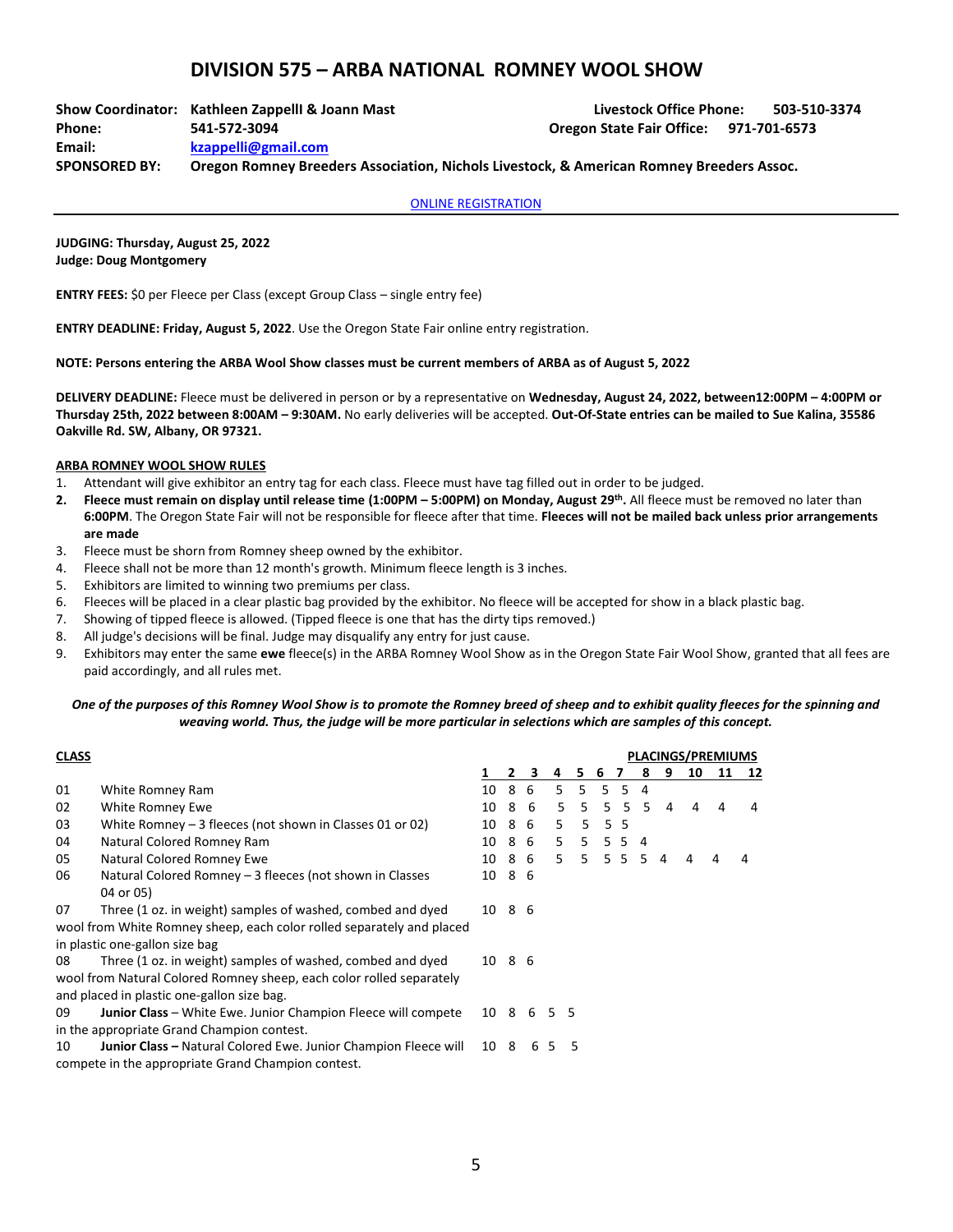#### **AWARDS:**

**CLASS CHAMPIONS – Each Class Champion will receive an additional \$5**

**Overall Grand Champion White & Overall Grand NC individual fleeces receive the following:** Champion \$20.00 and Reserve \$15.00; The Morris Culver Memorial Awards; and ARBA National Show Awards.

Premiums are sponsored by Nichols Livestock, Oregon Romney breeders Assn. and American Romney breeders Assn.

## **ARBA National Romney Wool Sale**

In conjunction with the ARBA National Romney sheep sale, there will also be a wool sale Saturday, August 27<sup>th</sup>, 2022 at the Oregon State Fair in the early afternoon.

- 1. Fleeces must be entered in the ARBA National Wool Show and follow the rules for the show.
- 2. A sale entry form and fee must also be completed and sent to Sue Kalina, Chairman ARBA. National Sheep & Wool Sale at 35586 Oakville Rd SW, Albany, OR 97321. Emai[l skalina26@gmail.com.](mailto:skalina26@gmail.com) Forms will be available in ARBA Website.
- 3. If selling, you will need to let the clerk know at time of delivering the fleece for show.
- 4. The Sale champion White Ewe and Ram Fleeces, Sale Champion Natural Colored Ewe & Ram fleeces will be sold with the oral auction. The Other sale fleece will be a silent auction at the fleece show.
- 5. Entry fees for sale are \$5.00 per fleece. After sale, a 6% commission for the OSF and a 6% commission for ARBA will be charged.
- 6. Fleeces will be released at the end of the sale after settling payment.
- 7. Sellers will be paid within 30 days of sale.

For more information, contact Sue Kalina, call or text 503-939-0303. Email[: skalina26@gmail.com](mailto:skalina26@gmail.com)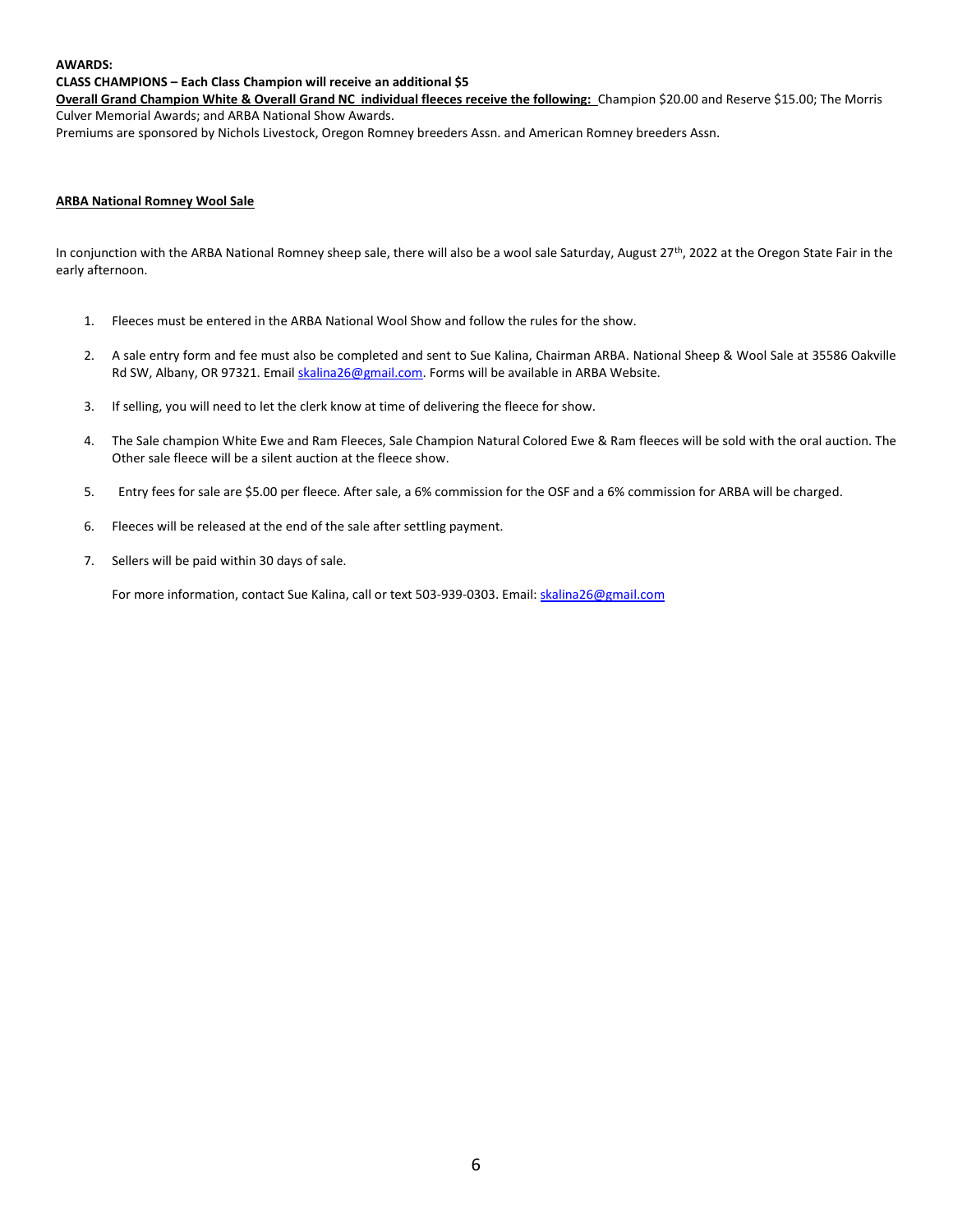| <b>DIVISION 533 - COLUMBIA</b>        |
|---------------------------------------|
| <b>DIVISION 551- MONTADALE</b>        |
| <b>DIVISION 552 - SOUTHDOWN</b>       |
| <b>DIVISION 555 - AOB WOOL BREEDS</b> |
| <b>DIVISION 556 - AOB MEAT BREEDS</b> |
| <b>DIVISION 557 - TUNIS</b>           |
| DIVISION 559 – HAMPSHIRE              |
| DIVISION 560 - POLLED DORSET          |
| <b>DIVISION 561 - SHROPSHIRE</b>      |
| DIVISION 562 – BORDER LEICESTERS      |
| DIVISION 563 – SUFFOLKS               |
| DIVISION 564 – ST. CROIX              |
| <b>DIVISION 565 - KATAHDIN</b>        |
|                                       |

**DIVISION 566 – WETHER SIRE/ WETHER DAM DIVISION 568 – HORNED DORSET DIVISION 569 – NATURAL COLORED SHEEP A – MED/FINE DIVISION 570 – ROMNEY DIVISION 571 – NATURAL COLORED ROMNEY DIVISION 572 – NATURAL COLORED SHEEP B – LONG/COARSE DIVISION 573- SLICK HAMPSHIRE DIVISION 574 – LINCOLN WHITE & NC DIVISION 576 - ROMELDALE DIVISION 577 – TEXEL**

#### [ONLINE REGISTRATION](http://oregona.fairmanager.com/)

|                |                                                            |    |              |    |    |    |    |    | PLACINGS/PREMIUMS |
|----------------|------------------------------------------------------------|----|--------------|----|----|----|----|----|-------------------|
| <b>CLASSES</b> |                                                            |    | $\mathbf{2}$ | 3  | 4  | 5  | 6  | 7  | 8                 |
| 01             | Yearling Ram $-1$ year and under 2 (9/1/20 –               | 23 | 18           | 16 | 14 | 10 | 10 | 10 | 5                 |
|                | 8/31/21                                                    |    |              |    |    |    |    |    |                   |
| 02             | Senior Ram Lamb (9/1/21 - 12/31/21)                        | 23 | 18           | 16 | 14 | 10 | 10 | 10 | 5                 |
| 03             | Intermediate Ram Lamb $(1/1/22 - 2/14/22)$                 | 23 | 18           | 16 | 14 | 10 | 10 | 10 | 5                 |
| 04             | Junior Ram Lamb (2/15/22 - 6/1/22)                         | 23 | 18           | 16 | 14 | 10 | 10 | 10 | 5                 |
| 05             | Pair Ram Lambs - Bred and owned by exhibitor               | 23 | 18           | 16 | 14 | 10 | 10 | 10 | 5                 |
|                | <b>Champion Ram</b>                                        |    |              |    |    |    |    |    | <b>Rosette</b>    |
|                | <b>Reserve Champion Ram</b>                                |    |              |    |    |    |    |    | <b>Rosette</b>    |
| 08             | Yearling Ewe $-1$ year and under 2 (9/1/20 $-$             | 23 | 18           | 16 | 14 | 10 | 10 | 10 | 5                 |
|                | 8/31/21                                                    |    |              |    |    |    |    |    |                   |
| 09             | Pair Yearling Ewes - Bred and owned by exhibitor           | 23 | 18           | 16 | 14 | 10 | 10 | 10 | 5                 |
| 10             | Senior Ewe Lamb (9/1/21 - 12/31/21)                        | 23 | 18           | 16 | 14 | 10 | 10 | 10 | 5                 |
| 11             | Intermediate Ewe Lamb $(1/1/22 - 2/14/22)$                 | 23 | 18           | 16 | 14 | 10 | 10 | 10 | 5                 |
| 12             | Junior Ewe Lamb (2/15/22 - 6/1/22)                         | 23 | 18           | 16 | 14 | 10 | 10 | 10 | 5                 |
| 13             | Pair Ewe Lambs - Bred and owned by exhibitor               | 23 | 18           | 16 | 14 | 10 | 10 | 10 | 5                 |
|                | <b>Champion Ewe</b>                                        |    |              |    |    |    |    |    | Rosette           |
|                | <b>Reserve Champion Ewe</b>                                |    |              |    |    |    |    |    | <b>Rosette</b>    |
|                | <b>GROUP CLASSES</b>                                       |    |              |    |    |    |    |    |                   |
| 16             | Young Flock - 1 ram lamb and 2 ewe lambs. Bred             | 23 | 18           | 16 | 14 | 10 | 10 | 10 | 5                 |
|                | and owned by exhibitor. First place breeder's Young Flocks |    |              |    |    |    |    |    |                   |
|                | eligible to show for Gold Bell or Golden Fleece.           |    |              |    |    |    |    |    |                   |
| 17             | Get-of-Sire $-4$ animals under 2 years of age, both        | 23 | 18           | 16 | 14 | 10 | 10 | 10 | 5                 |
|                | sexes represented, all by the same sire. Bred and owned by |    |              |    |    |    |    |    |                   |
| exhibitor.     |                                                            |    |              |    |    |    |    |    |                   |
| 18             | <b>OREGON STATE FAIR SPECIAL AWARD - GET-OF-</b>           | 11 | 9            | 8  |    |    |    |    |                   |
|                | SIRE - Bred and owned by Oregon exhibitor based on         |    |              |    |    |    |    |    |                   |
|                | placing in Class 17.                                       |    |              |    |    |    |    |    |                   |
| 20             | Best Pair - Both sexes represented. Bred and               | 23 | 18           | 16 | 14 | 10 | 10 | 10 | 5                 |
|                | owned by exhibitor.                                        |    |              |    |    |    |    |    |                   |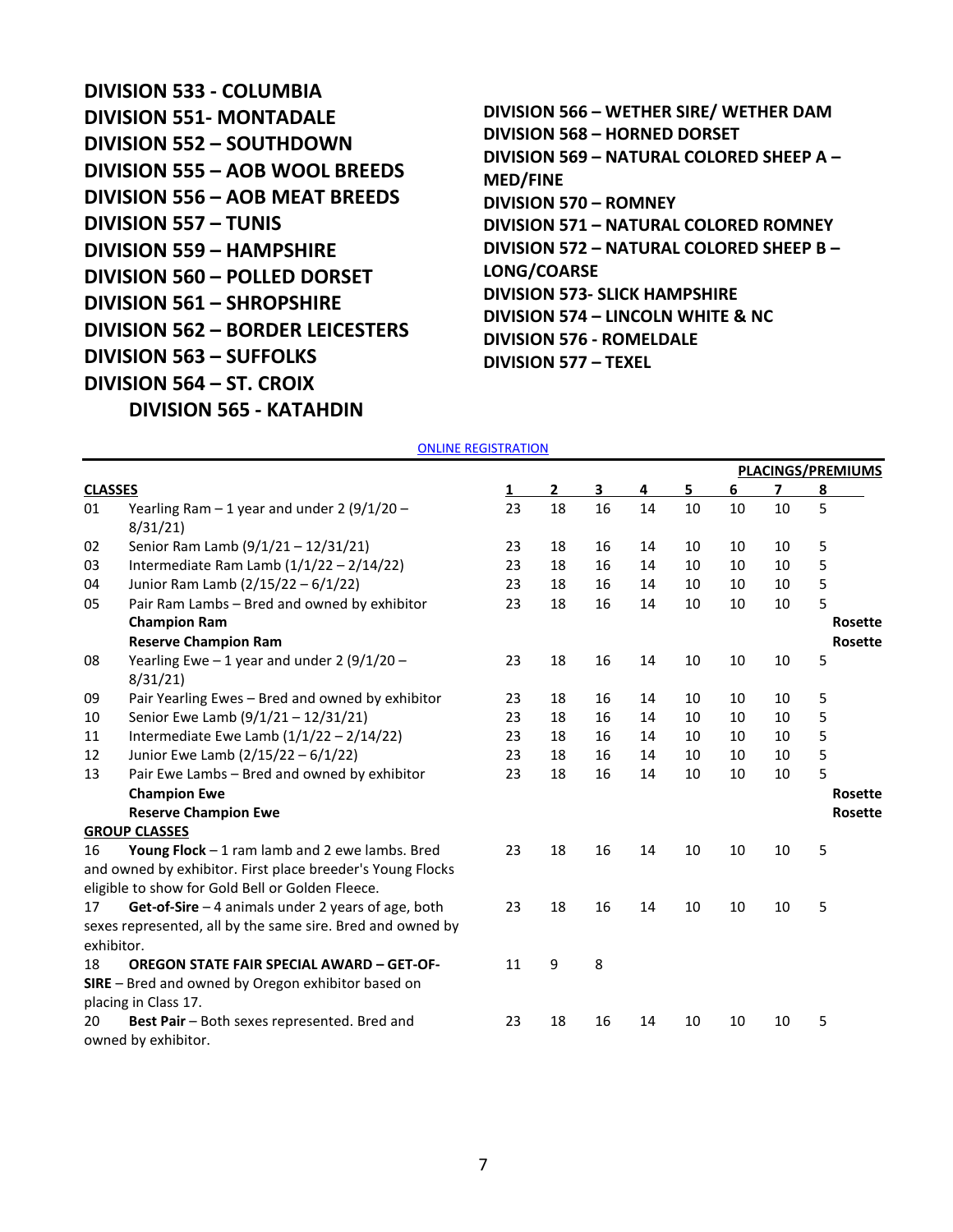First **Shropshire** class will be "Best Headed Shropshire"

Sheep entered in Natural Colored must be registered with their respective breed associations, Natural Colored Wool Growers Association (NCWGA) or American Colored Sheep Registry.

Following the Romney class there will be a Best Headed Romney. Best Headed may either be Natural Colored or White. Best Headed Award Sponsored by NARA "North American Romney Association

ALL ANIMALS SHOWN IN GROUP CLASSES MUST HAVE BEEN SHOWN AS INDIVIDUALS. GROUP ENTRIES MUST BE MADE AT SAME TIME AS INDIVIDUAL ENTRIES. ONE GROUP ENTRY PER EXHIBITOR PER CLASS.

# **SHEEP DIVISION SPECIAL AWARDS**

**ST. CROIX –** St. Croix Hair Sheep International Association awards a perpetual and permanent trophy to the Best Pair. In memory of Josephine Swan of Swan Ranch, avid breeder, promoter, showman, and long-time supporter of the St. Croix Hair Sheep International Association, a perpetual and permanent trophy will be awarded to the Grand Champion Ewe sponsored by the Dorsey - Lee St. Croix Farm. Grand Champion Ram presented, "In memory of William Wire of Wire Ranch, avid breeder, promoter, showman, and longtime supporter of the St. Croix Hair Sheep International Association."

**HAMPSHIRE – Charles Buffam Award:** A perpetual trophy in memory of Charles Buffam will be awarded to the winner of the Hampshire Get-of-Sire Class. The winner each year will have his/her name engraved on the trophy which he/she will retain until the next show.

**Hampshire Silver Cup "Presidents Trophy":** Because of his desire to have the best possible improvement of the breed always foremost in the minds of the breeders, and under the auspices of the Association, Mr. MacMillan Hoopes, Wilmington, Delaware, Past President of the American Hampshire Sheep Association, offers a Silver Cup as a permanent trophy at the Oregon State Fair for the Best Pen of two registered ram lambs, bred and owned by exhibitor. The exhibitor must be a member in good standing of the American Hampshire Sheep Association or the recognized Hampshire Sheep Association from which the exhibitor comes. Winner to hold trophy for one year and return same to Oregon State Fair management in time for succeeding annual Oregon State Fair. Each winning exhibitor's name to be engraved on trophy.

**DORSET –** In honor of the Warren Family, a permanent rotating trophy will be given to the Champion Dorset Ram. A trophy will be awarded to **the First Place Dorset Young Flock** in memory of Bill Fitch, prominent Dorset breeder.

**HORNED DORSET** – Best headed. Either sex. Donated by Maria Rooney, Silver Creek Lambscapes.

**SUFFOLK – Oregon Suffolk Breeders Award:** The Oregon Suffolk Breeders, will award a hand-carved wooden rotating trophy to the First Place Young Flock.

**SHROPSHIRE – Best Headed Shropshire:** One Shropshire Sheep, Ram, Ewe, Lamb or Yearling. The NW Shropshire Breeders Association will give a permanent rotating award for the Best Headed Shropshire. **Champion Ram & Ewe**, rotating wood carved Shropshire award sponsored by the NW Shropshire Breeders Association, donated by Karol Willie.

**Oregon Bred Golden Fleece Award** – Established in 2009 and designed to promote the importance of wool production, this award is sponsored by Sudan Farms. This award will be given to the best fleeced Ram, Ewe, Get of Sire & Oregon Bred Young Flock selected from all of the wool breeds exhibiting. The Oregon Bred Golden Fleece class will take place in each wool breed section. Each of the winners from these classes will be eligible to show for this award directly following the last wool class. The winner of the Oregon Bred Golden Fleece Young Flock Award will be eligible to show in the Gold Bell Young Flock Award. Sudan Farms is a small family farm located in Canby Oregon.

**Supreme Champion Ewe and Ram (Meat & Wool)** – Pendleton Blankets sponsored by the Oregon Sheep Commission will be given to the exhibitor of the Supreme Champion Ewe and Supreme Champion Ram.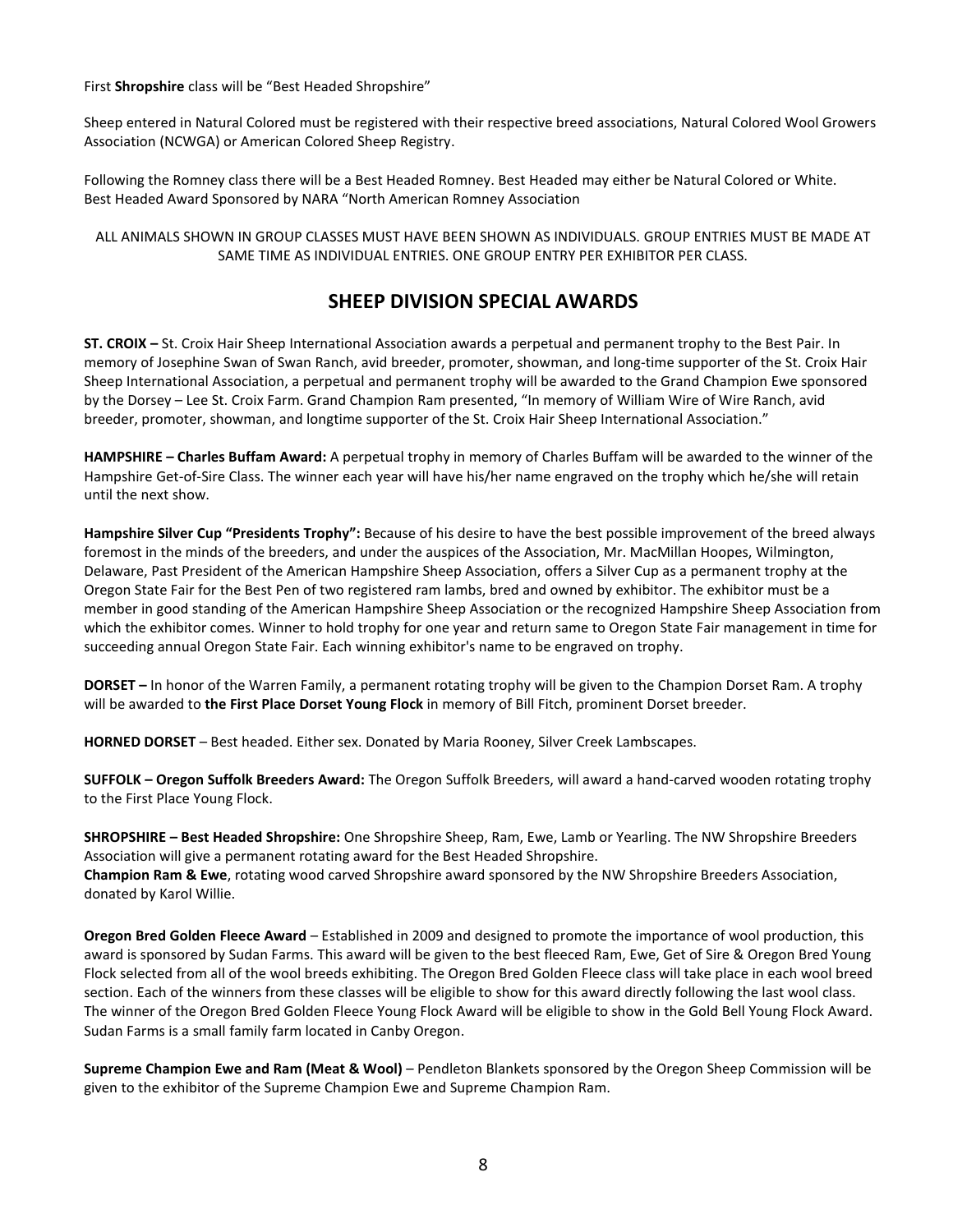**Gold Bell Awards –** The Sheep Breeder and Sheepman Magazine offers a Gold Bell in order to encourage larger sheep shows of better quality. This will be awarded each year at the Oregon State Fair to the Champion Young Flock and Champion Get-of-Sire winners over all breeds. The first place Young Flock and Get–of–Sire from each registered breed are eligible for these awards. (Wether Sire/Dam representatives are not eligible.)

**Di Waibel Memorial Award –** In memory of Di Waibel, the American Border Leicester Association sponsors a perpetual award for the Best Fleeced Get of Sire during the Golden Fleece competition. Di Waibel was a leader in the Border Leicester sheep industry who took pride in the quality of the Border Leicester breed.

**LaVerne Hawkins Memorial Shepherd's Award –** In memory of LaVerne Hawkins, the Oregon Purebred Sheep Breeder's Association sponsors a perpetual award in order to reinforce pride in the quality of the Open Sheep Exhibit at the Oregon State Fair. Sheep exhibits and exhibitors will be judged on the following criteria:

- Courtesy to others
- Cooperation with other exhibitors and management
- Neat appearance of attendants
- Sheep kept properly fitted
- Sheep fed and watered regularly
- Pens kept clean and dry
- Aisles kept clean and free of debris
- Feed and equipment stowed neatly
- Promptness, courtesy and cooperation in the show ring

An individual plaque will also be awarded to each recipient yearly. The awards will be presented at the conclusion of the Sheep Show following the presentation of the Gold Bells.

# **OREGON STATE FAIR PUREBRED YOUTH SHOW**

*Please contact the appropriate Coordinator for any questions regarding the Purebred Youth Show*

**JUDGING:** Saturday, August 27, 2022.

**ENTRY DEADLINE:** All entries must be submitted no later than **Friday August 5, 2022**. **NO LATE ENTRIES WILL BE ACCEPTED.** All entries are subject to pen space and barn availability.

**ENTRY FEES:** A \$5.00 entry fee will be charged per animal.

## **NO LATE ENTRIES WILL BE ACCEPTED.**

**ARRIVAL AND RELEASE:** See Rules 6 and 7 below.

## **JUNIOR SHEEP SHOW RULES**

- 1. See individual Junior Breed Show Rules for exceptions to the following rules:
- 2. Junior Exhibitors must not have reached their 21st birthday by August 5, 2022.
- 3. Animals must be registered in Junior Exhibitor's name. Date of ownership shall be **August 1, 2022**, and ownership must be recorded with the breed association by **August 1, 2022**.
- 4. If a family farm is involved, it may read farm name, but must also have the Junior Exhibitor's name included. If more than one Junior Exhibitor owns the sheep, they must be entered as one entry and cannot be split for group sections. Junior Exhibitors must show their own animals. **Exception:** If Junior Exhibitor has more than one animal in a class, another Junior Exhibitor may show that animal. This rule will be strictly enforced.
- 5. Junior Exhibitor is limited to two animals in anyone section and one group entry per section.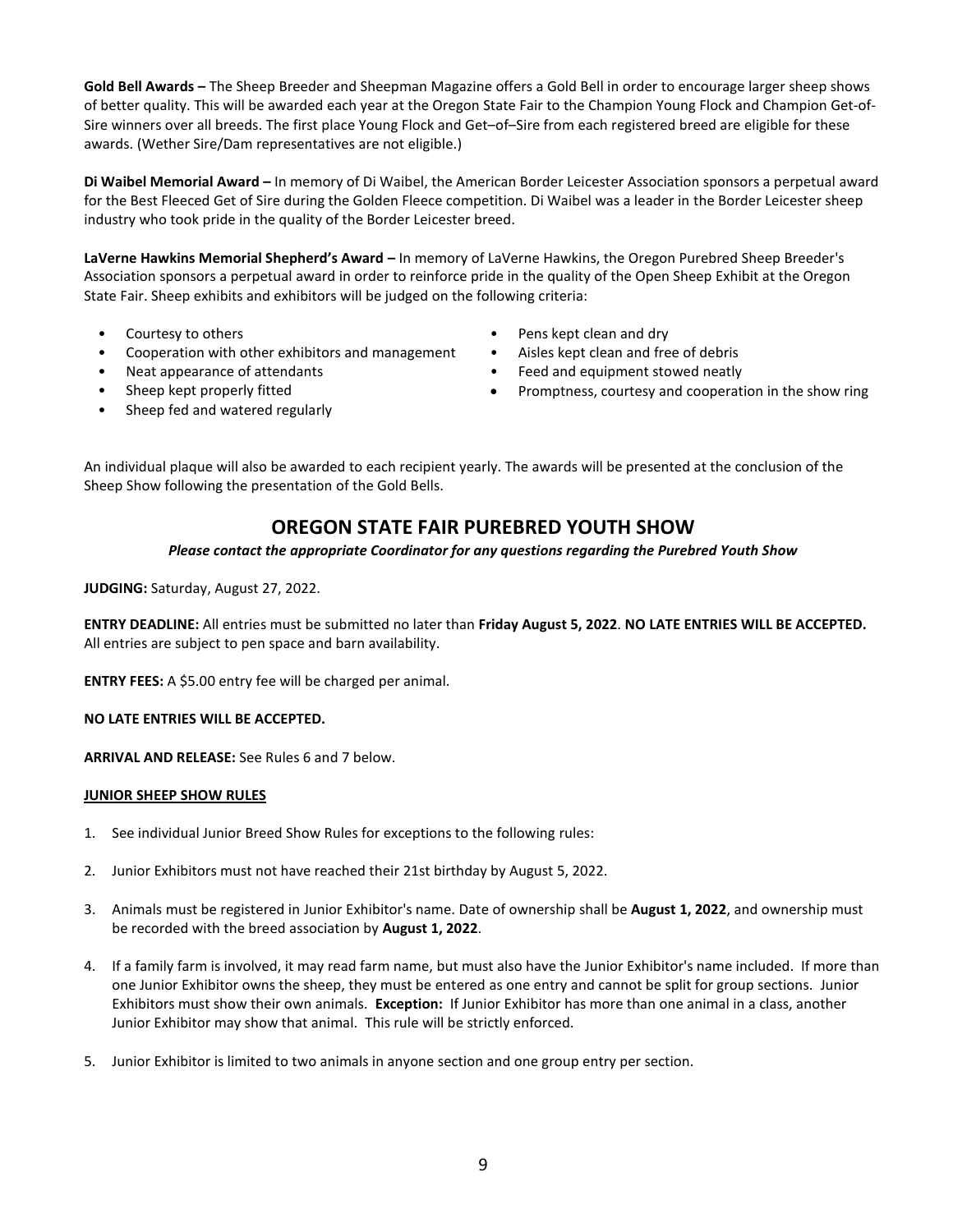- 6. Junior Exhibitors may stay for the entire length of sheep exhibit or may come in by 8:00AM on the day of the Junior Show and leave after they are done showing only. If a junior is entered in the open show they may not come in on Saturday and stay for the open show. Please indicate during entry registration the date you will be arriving.
- 7. Any Junior Exhibitor entering sheep in both the Junior Show and Open Class Show must conform to the rules of the Open Class Show. 4-H/FFA Exhibitors, please indicate during entry registration that your animal(s) will be penned in the 4- H/FFA Barn.
- 8. Junior Exhibitors are only eligible to show a sheep qualifying for multiple breed shows in one of the shows.
- 9. Any Junior member may have the assistance of another Junior member to help with showing. This applies to all Junior classes.

# **Youth Showmanship Contest**

The association encourages all youth to show whether you are exhibiting or borrowing a purebred ewe to show. There will be four classes, Pee Wee, Junior, Intermediate, and Senior. Ages for each class will be determined after sign up, some classes may be split into multiple classes if there are enough. Only purebred ewes are allowed in the ring, no rams or market lambs. The Oregon Purebred Sheep Breeders Association will provide awards.

## **The Oregon Purebred Sheep Breeders Association sponsors the Supreme Champion Junior Purebred Ewe**

#### **Saturday, August 27, 2022 9:00AM OREGON STATE FAIR PUREBRED YOUTH SHOW JUDGE: Tor Sorenson**

- 
- Youth Showmanship
- Gabby Fallesen Oregon Junior Hampshire Show
- Junior Southdown Show
- Junior Montadale Show
- Junior Romney Show
- Junior Romney Showmanship
- Junior Regional Dorset Show
- Junior Regional Horned Dorset Show
- Junior Natural Colored Show
- Junior Katahdin Show
- Junior Tunis Show
- Jack Kalina Junior Shropshire Show
- Junior Suffolk Show
- Junior All Other Wool Breeds
- Junior St. Croix
- Supreme Champion Junior Purebred Ewe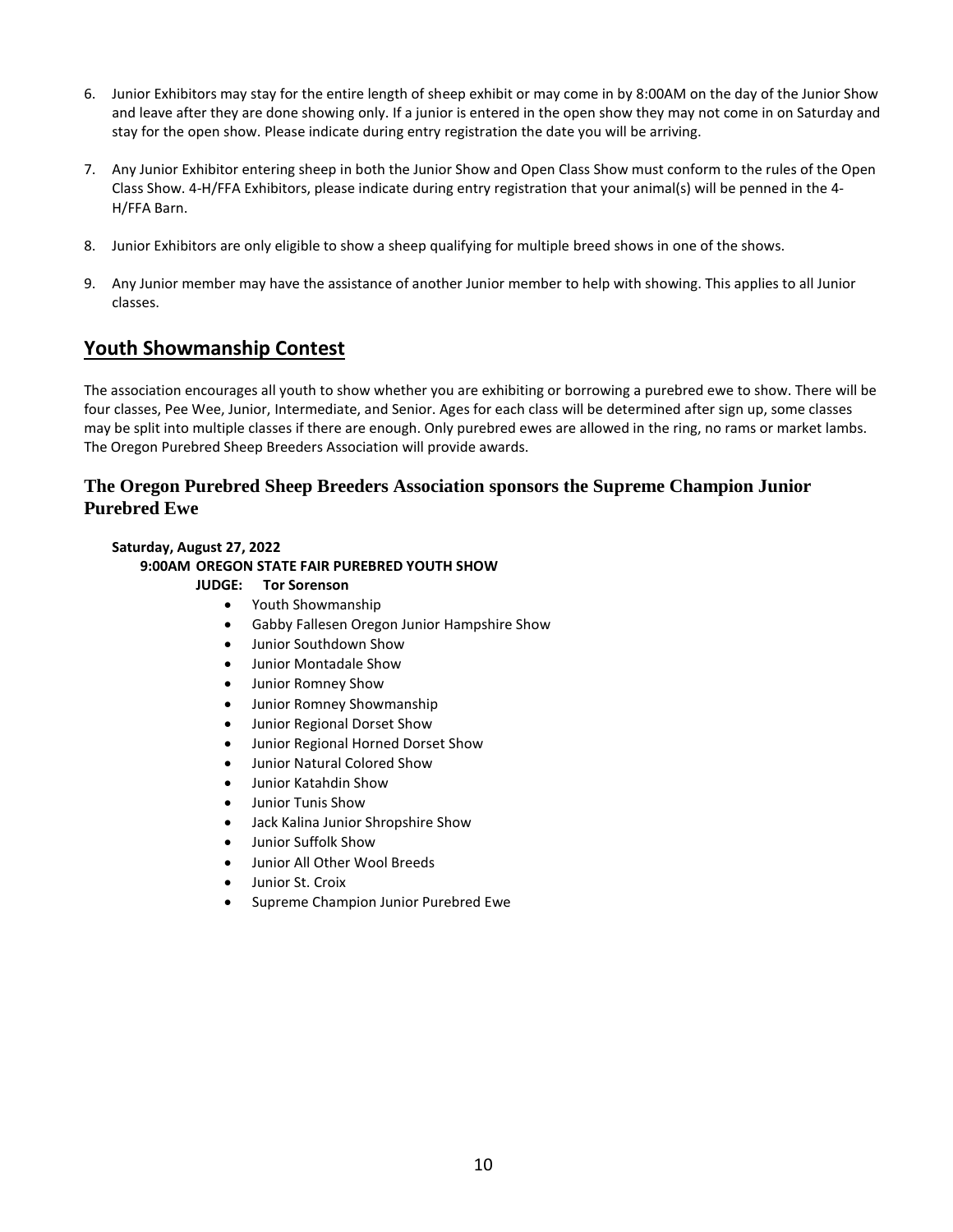# **DIVISION 580 – JUNIOR WHITE ROMNEY DIVISION 581 – JUNIOR NATURAL COLORED ROMNEY**

|                      | Show Coordinator: Stephanie Booren, President, ORBA | <b>Livestock Office Phone:</b>         | 503-510-3374 |  |  |  |  |  |  |
|----------------------|-----------------------------------------------------|----------------------------------------|--------------|--|--|--|--|--|--|
| Phone:               | 503-476-5449                                        | Oregon State Fair Office: 971-701-6573 |              |  |  |  |  |  |  |
| Email:               | stephaniebooren@gmail.com                           |                                        |              |  |  |  |  |  |  |
| <b>SPONSORED BY:</b> | <b>Oregon Romney Breeders Association,</b>          |                                        |              |  |  |  |  |  |  |
|                      | <b>American Romney Breeders Association</b>         |                                        |              |  |  |  |  |  |  |
|                      |                                                     | <b>ONLINE REGISTRATION</b>             |              |  |  |  |  |  |  |

Animals entered in the Junior Romney Show will be allowed to show in the Open Romney Shows with the same animals. Exhibitors are entitled to win two premiums per class.

The American Romney Breeders Association and the Oregon Romney Breeders Association are providing the premium money for the Junior Romney shows. ARBA director, Sue Kalina, 503-939-0303[, skalina26@gmail.com](mailto:skalina26@gmail.com)

See Rules on Pages 8 & 9 for Junior Sheep Breed Shows.

|                               |                                                    |                                     |              |    |                |    | <b>PLACINGS/AWARDS</b>                                |
|-------------------------------|----------------------------------------------------|-------------------------------------|--------------|----|----------------|----|-------------------------------------------------------|
| <b>CLASSES</b>                |                                                    |                                     | $\mathbf{2}$ | 3  | 4              | 5. | <u>6</u>                                              |
| 01                            | Yearling Ewe $-1$ year and under 2 (9/1/20 $-$     | 12                                  | 10           | 8  | 6              | 5  | 5                                                     |
|                               | 8/31/21                                            |                                     |              |    |                |    |                                                       |
| 02                            | Fall Ewe Lamb $(9/1/21 - 1/31/22)$                 | 12                                  | 10           | 8  | 6              | 5  | 5                                                     |
| 03                            | Spring Ewe Lamb (2/1/22 or later)                  | 12                                  | 10           | 8  | $6 \quad \Box$ | 5  | 5                                                     |
| 04                            | Best Pair - Any 2 sheep (must have been entered in | 12                                  | 10           | 8  | 6              | 5  | 5                                                     |
|                               | above classes)                                     |                                     |              |    |                |    |                                                       |
| 05                            | Best Fleece on sheep                               | AWARD                               |              |    |                |    |                                                       |
| 06                            | Junior Showmanship (Ages $6 - 14$ )                | 10                                  | 10           | 10 | 10             | 10 | 10                                                    |
| 07                            | Senior Showmanship (Ages 15 - 21)                  | 10                                  | 10           | 10 | 10             | 10 | 10                                                    |
| <b>AWARDS</b>                 |                                                    |                                     |              |    |                |    |                                                       |
|                               | <b>CHAMPION WHITE EWE</b>                          |                                     |              |    |                |    | <b>TROPHY (Southern Oregon Romneys, Coquille, OR)</b> |
|                               | <b>CHAMPION COLORED EWE</b>                        |                                     |              |    |                |    | <b>TROPHY (Southern Oregon Romneys, Coquille, OR)</b> |
| $\bullet$                     | <b>BEST WHITE and NATURAL COLORED FLEECE</b>       | <b>MORRIS CULVER MEMORIAL AWARD</b> |              |    |                |    |                                                       |
|                               | <b>ON ANIMAL CLASSES</b>                           |                                     |              |    |                |    |                                                       |
| <b>WHITE ROMNEY BEST PAIR</b> |                                                    |                                     |              |    |                |    | AWARDS: (Jack Kalina Memorial, Albany, Oregon)        |

• **WHITE & NATURAL COLORED ROMNEY SHOWMANSHIP Sponsored by American Romney Breeders Association**

Showmanship will be held at the conclusion of both Romney Junior shows and is open to any Junior Exhibitor who owns Romney sheep and can show proof of ownership. The showman doesn't have to be a Romney exhibitor, but must show a Romney ewe (no rams). No halters allowed. Awards will be presented to section winners.

**ARBA National Junior Romney Show will be held at the same time as the OSF Junior Romney Show. To be eligible for awards, junior needs to be a member of ARBA by entry day August 5, 2022 and sheep must be registered in ARBA. All OSF rules apply to ARBA National Romney Show. There are no Additional entry fees for ARBA show. For more information, contact Sue Kalina. 503-939-0303 or email, [skalina26@gmail.com](mailto:skalina26@gmail.com)**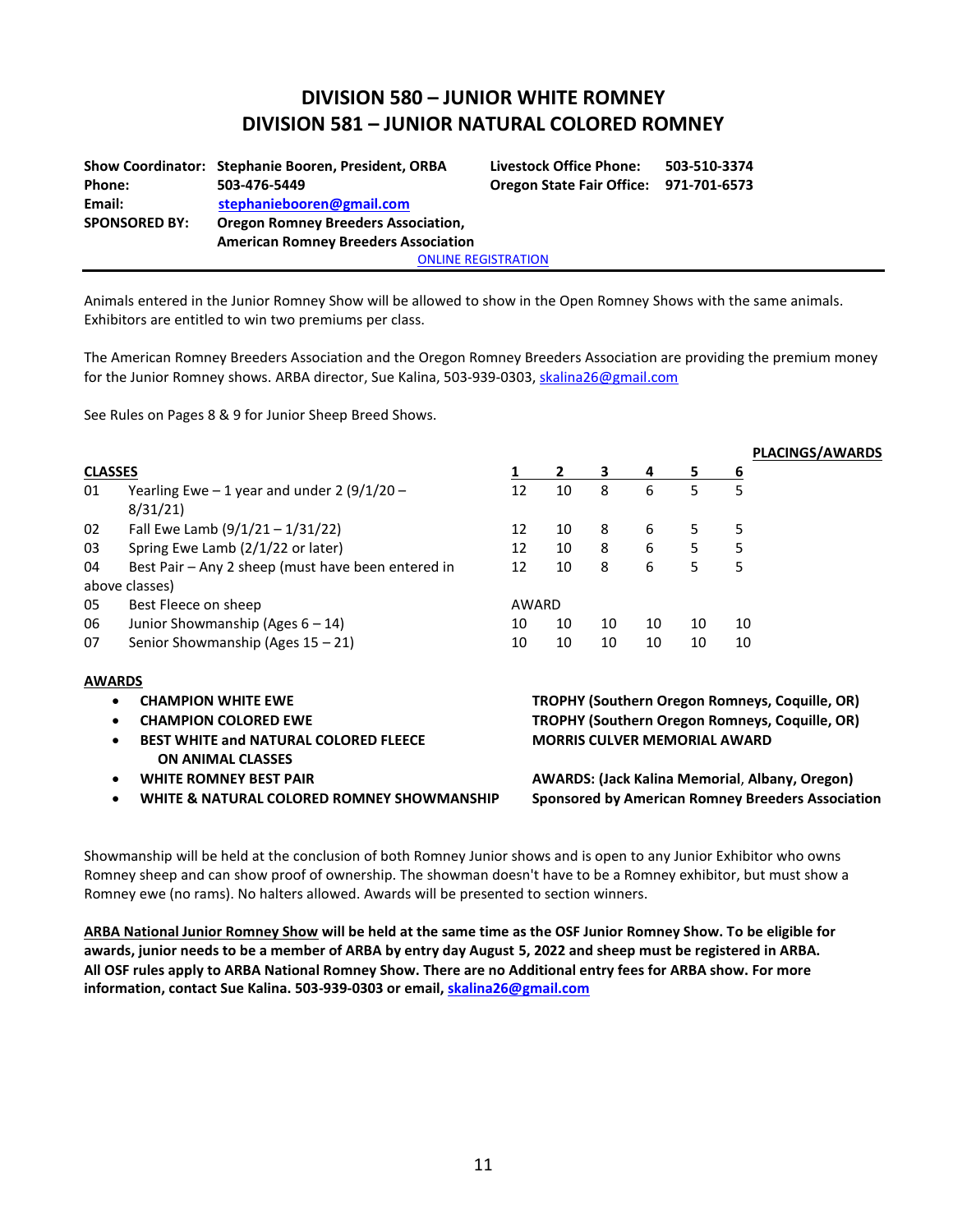# **DIVISION 582 – JUNIOR SOUTHDOWN SHOW**

**Show Coordinator: Lisa Hanson Livestock Office Phone: 503-510-3374 Phone: 503-881-6550 Oregon State Fair Office: 971-701-6573 Email: [alekhanson@live.com](mailto:alekhanson@live.com) SPONSORED BY:**

#### [ONLINE REGISTRATION](http://oregona.fairmanager.com/)

See Rules on Pages 8 & 9 for Junior Sheep Breed Shows.

The Slick Shear Rule will apply to all entries in this show. All sheep must be shorn within five (5) days of the show. Wool may be left on legs below the hocks, on the ears and from the poll forward. Strict enforcement of this rule will apply. Junior exhibitors must show their own animal, but will be allowed a foot setter. This must be another junior exhibitor.

# **PLACINGS/AWARDS**

## 01 Yearling Ewe (9/1/20 – 8/31/21)

- 02 Fall Ewe Lamb (9/1/21 12/31/21)
- 03 Spring Ewe Lamb (1/1/22 6/1/22)
- 04 Best Pair Any 2 Sheep **Champion Ewe Reserve Champion Ewe**

| 1            | 2            | з  | 4  | 5  |  |  |  |  |  |  |
|--------------|--------------|----|----|----|--|--|--|--|--|--|
| 20           | 17           | 15 | 13 | 10 |  |  |  |  |  |  |
| 20           | 17           | 15 | 13 | 10 |  |  |  |  |  |  |
| 20           | 17           | 15 | 13 | 10 |  |  |  |  |  |  |
| 20           | 17           | 15 | 13 | 10 |  |  |  |  |  |  |
| <b>AWARD</b> |              |    |    |    |  |  |  |  |  |  |
|              | <b>AWARD</b> |    |    |    |  |  |  |  |  |  |

#### **PREMIUMS AND AWARDS PROVIDED BY:**

Abell Family Char-Land Farms Hanson Girls Show Sheep

# **DIVISION 585 – AOB – WOOL BREEDS JUNIOR SHOW**

| <b>Show Coordinator:</b> | Livestock Office Phone:                | 503-510-3374 |
|--------------------------|----------------------------------------|--------------|
| Phone:                   | Oregon State Fair Office: 971-701-6573 |              |
| Email:                   |                                        |              |
| <b>SPONSORED BY:</b>     |                                        |              |
|                          | <b>ONLINE REGISTRATION</b>             |              |

See Rules on Pages 8 & 9 for Junior Sheep Breed Shows.

#### **CLASSES**

**CLASSES**

- 01 Fall Ewe Lamb (9/1/21 12/31/21)
- 02 Junior Ewe Lamb (1/1/22 5/20/22)
- 03 Yearling Ewe (9/1/20 8/31/21)
- 04 Best Pair Any 2 Sheep
- 05 Best Fleece

**Champion Ewe Reserve Champion Ewe If no sponsor is found, then this will be a ribbon only show**

**1 2 3 4 5**

**PLACINGS/AWARDS**

12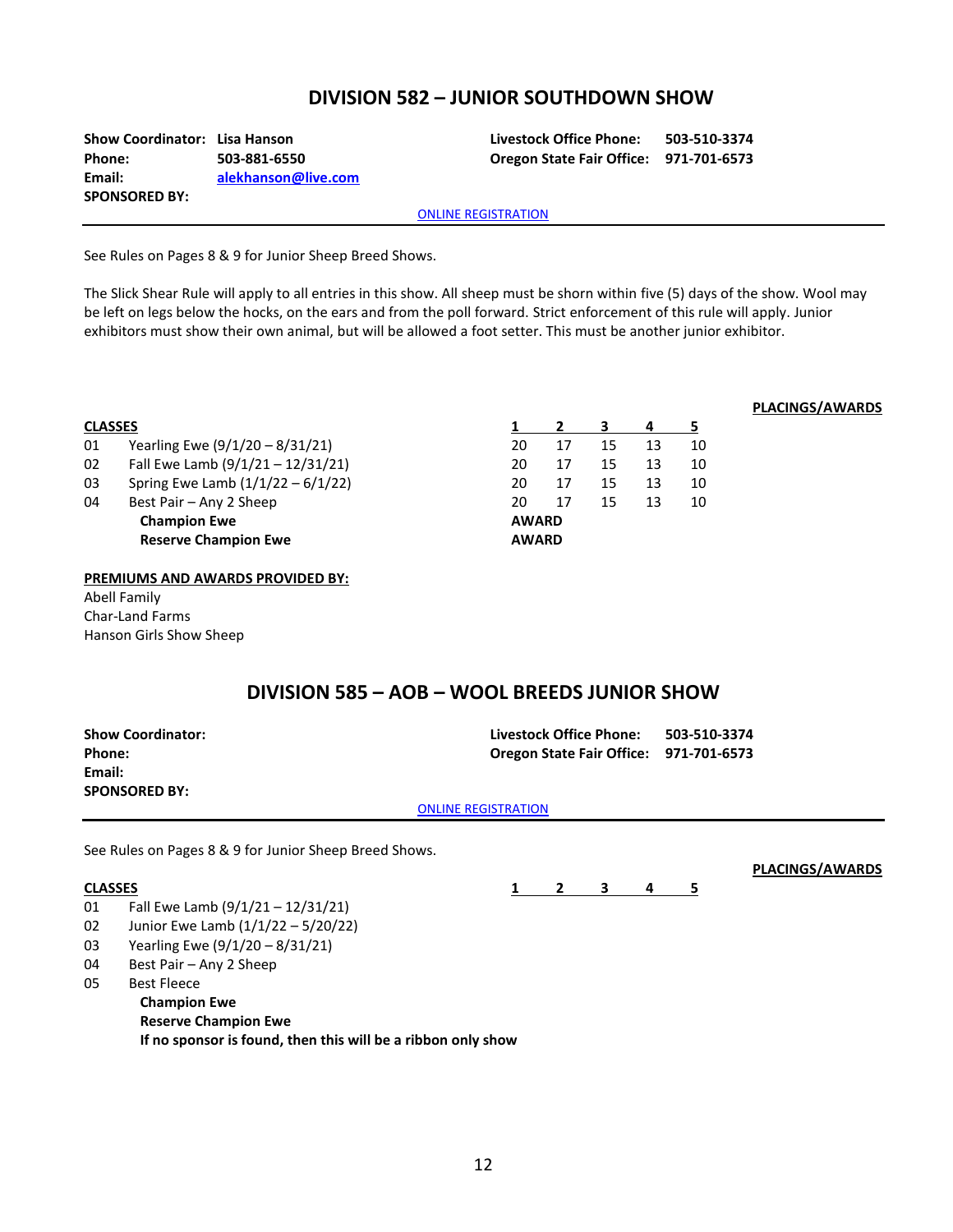# **DIVISION 586 – AOB – MEAT BREEDS JUNIOR SHOW**

| <b>Show Coordinator:</b><br>Phone:<br>Email:<br><b>SPONSORED BY:</b> |                                                        |                            | <b>Livestock Office Phone:</b><br><b>Oregon State Fair Office:</b> |   |   | 503-510-3374<br>971-701-6573 |                        |  |
|----------------------------------------------------------------------|--------------------------------------------------------|----------------------------|--------------------------------------------------------------------|---|---|------------------------------|------------------------|--|
|                                                                      |                                                        | <b>ONLINE REGISTRATION</b> |                                                                    |   |   |                              |                        |  |
|                                                                      | See Rules on Pages 8 & 9 for Junior Sheep Breed Shows. |                            |                                                                    |   |   |                              | <b>PLACINGS/AWARDS</b> |  |
| <b>CLASSES</b>                                                       |                                                        |                            | 2                                                                  | 3 | 4 | 5                            |                        |  |
| 01                                                                   | Fall Ewe Lamb (9/1/21 - 12/31/21)                      |                            |                                                                    |   |   |                              |                        |  |
| 02                                                                   | Junior Ewe Lamb (1/1/22 - 5/20/22)                     |                            |                                                                    |   |   |                              |                        |  |
| 03                                                                   | Yearling Ewe (9/1/21 - 8/31/22)                        |                            |                                                                    |   |   |                              |                        |  |
| 04                                                                   | Best Pair - Any 2 Sheep                                |                            |                                                                    |   |   |                              |                        |  |
| 05                                                                   | <b>Best Fleece</b>                                     |                            |                                                                    |   |   |                              |                        |  |
|                                                                      | <b>Champion Ewe</b>                                    |                            |                                                                    |   |   |                              |                        |  |
|                                                                      | <b>Reserve Champion Ewe</b>                            |                            |                                                                    |   |   |                              |                        |  |

## **DIVISION 587 –TUNIS JUNIOR SHOW**

| <b>Show Coordinator: Lacey Allen</b> |                           | <b>Livestock Office Phone:</b>         | 503-510-3374 |
|--------------------------------------|---------------------------|----------------------------------------|--------------|
| Phone:                               | 503-949-6304              | Oregon State Fair Office: 971-701-6573 |              |
| Email:                               | farmkids2@gmail.com       |                                        |              |
| <b>SPONSORED BY:</b>                 | <b>Allen Family Farms</b> |                                        |              |
|                                      |                           | <b>ONLINE REGISTRATION</b>             |              |

See Rules on Pages 8 & 9 for Junior Sheep Breed Shows.

**If no sponsor is found, then this will be a ribbon** 

**Open to all registered Tunis. Sheep may be shown fitted or slick sheared. Futurity point show. NTSRI Participant Awards.**

| <b>CLASSES</b> |               |  |  |  |
|----------------|---------------|--|--|--|
| $^{\circ}$     | $\frac{1}{4}$ |  |  |  |

- 01 Yearling Ewe (9/1/20 8/31/21)
- 02 Fall Ewe Lamb (9/1/21 12/31/21)
- 03 Spring Ewe Lamb (1/1/22 6/1/22)
- 04 Best Pair Any 2 Sheep **Champion Ewe Award**

**only show**

**Reserve Champion Ewe Award Supreme Exhibitor Award**

**PLACINGS/AWARDS**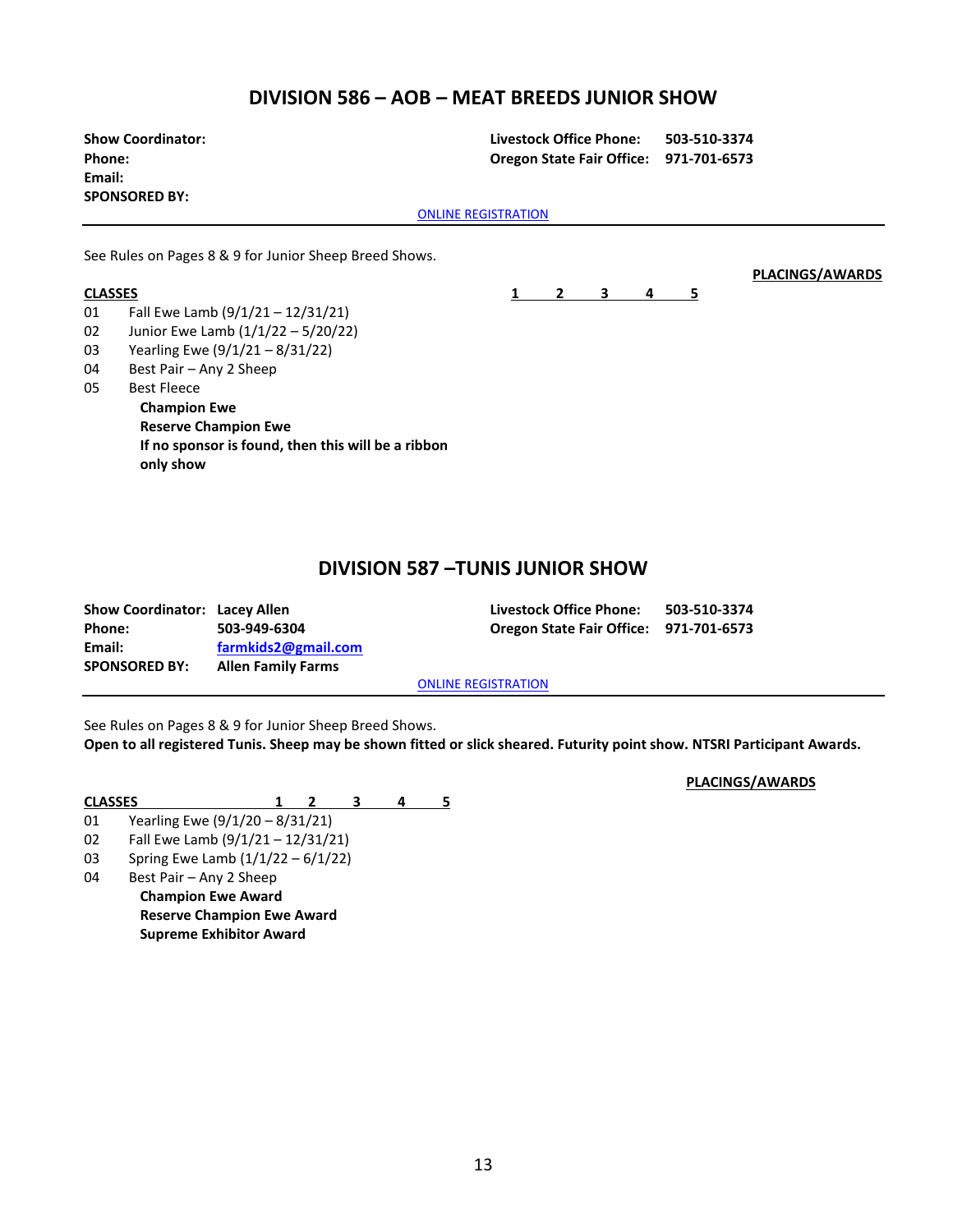## **DIVISION 588 –WESTERN REGIONAL JUNIOR HORNED DORSET SHOW**

**Western Reginal Director: Linda Mastin Email: Mastin.linda@gmail.com Phone: 360-460-7485** 

**Show Coordinator: Maria Rooney Livestock Office Phone: 503-510-3374 Phone: 503-480-9455 Oregon State Fair Office: 971-701-6573**

#### **[ONLINE REGISTRATION](http://oregona.fairmanager.com/)**

See Rules on Pages 8 & 9 for Junior Sheep Breed Shows.

|                             |                                     |               |    |    |    |    |    | г сасничэта |
|-----------------------------|-------------------------------------|---------------|----|----|----|----|----|-------------|
|                             | <b>CLASSES</b>                      |               |    |    | 4  |    | 6  |             |
| 01                          | Yearling Ewe (9/1/20 - 8/31/21)     | 25            | 20 | 15 | 10 | 10 | 10 |             |
| 02                          | Fall Ewe Lamb (9/1/21 - 12/31/21)   | 25            | 20 | 15 | 10 | 10 | 10 |             |
| 03                          | Spring Ewe Lamb $(1/1/22 - 6/1/22)$ | 25            | 20 | 15 | 10 | 10 | 10 |             |
| 04                          | Best Pair - any two animals         | 25            | 20 | 15 | 10 | 10 | 10 |             |
| 07                          | Ram Lamb $(12/1/21 - 6/1/22)$       | 25            | 20 | 15 |    |    |    |             |
| <b>Champion Ewe</b>         |                                     | <b>BANNER</b> |    |    |    |    |    |             |
| <b>Reserve Champion Ewe</b> |                                     | <b>BANNER</b> |    |    |    |    |    |             |
|                             |                                     |               |    |    |    |    |    |             |

#### **PREMIUMS AND AWARDS PROVIDED BY:**

Silver Creek Lambscapes Mastin Dorset and Club Lambs A+ Club Lambs Continental Dorset Club

Rules:

1) Exhibitor must be a current member of the CDC whether in the youth program or as a lifetime member.

2) Exhibitor needs to be 21 years old or younger as of January 1st of the current year. There is no lower age limit but the exhibitor must be able to lead and/or control the head of his/her animal in the show ring.

3) Exhibitor must be present to show their own animals unless physically impaired. The junior owner will need to be at the head of the animal controlling it in the show ring, unless of course they have more than one entry in a class in which case another junior exhibitor showing their second animal is acceptable.

4) Sheep must be registered in the youth's name by July 1, 2022. Youth partnerships are acceptable except for futurity animals which must be in the individual youth owner's name ONLY. Farm names or family" ownerships are not acceptable. 5) Exhibitor can show at an unlimited number of regional junior shows per year, the CDC does prefer they at least show at the regional show in which they reside if possible.

6) EWE FUTURITY PROGRAM: Your futurity ewe can earn double points at a regional junior show for the futurity ewe program. If you show at more than one regional show only your top point total will be doubled.

7) Lambs must have lamb's teeth.

8) Pair classes do not need to be bred and owned.

**PLACINGS/AWARDS**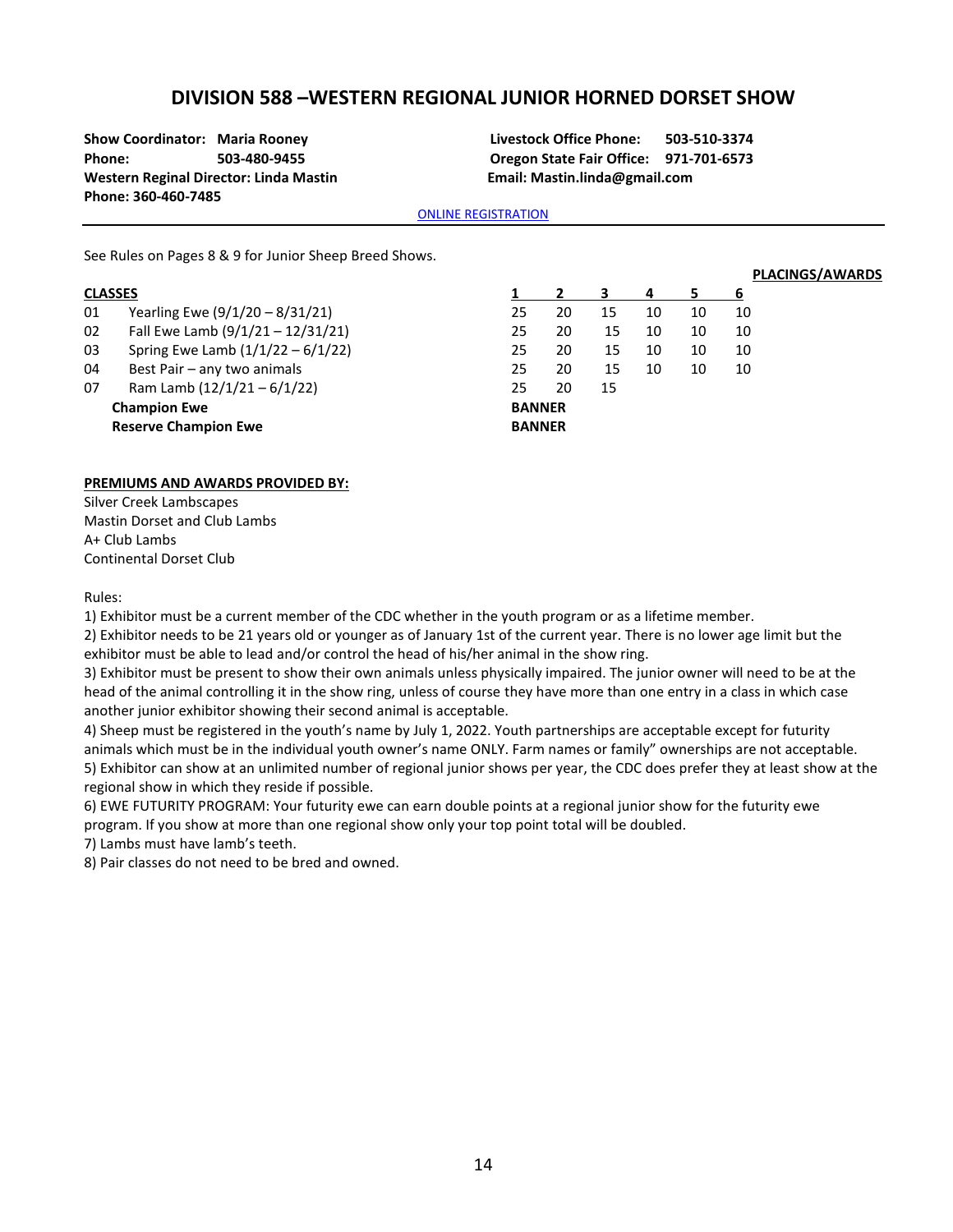# **DIVISION 589 – GABBY FALLESEN OREGON JUNIOR HAMPSHIRE SHOW**

| <b>Show Coordinator: Debbie Burns</b> |                                  | Livestock Office Phone:                | 503-510-3374 |
|---------------------------------------|----------------------------------|----------------------------------------|--------------|
| Phone:                                | 541-258-6934                     |                                        |              |
|                                       | PO Box 244 Crabtree OR 97335     | Oregon State Fair Office: 971-701-6573 |              |
| Email:                                | deb@bhlivestock.com              |                                        |              |
| <b>SPONSORED BY:</b>                  | <b>Oregon Hampshire Breeders</b> |                                        |              |
|                                       |                                  | <b>ONLINE REGISTRATION</b>             |              |

**PLACINGS/AWARDS**

See Rules on Pages 8 & 9 for Junior Sheep Breed Shows. **Show is a double point show for any lamb purchased as a nominated futurity lamb at a sale.**

| <b>CLASSES</b>              |                                     |              |    | 3  | 4  | 5  |
|-----------------------------|-------------------------------------|--------------|----|----|----|----|
| 01                          | Yearling Ewe $(9/1/20 - 8/31/21)$   | 25           | 20 | 15 | 15 | 15 |
| 02                          | Fall Ewe Lamb (9/1/21 - 12/31/21)   | 25           | 20 | 15 | 15 | 15 |
| 03                          | Spring Ewe Lamb $(1/1/22 - 6/1/22)$ | 25           | 20 | 15 | 15 | 15 |
| 04                          | Best Pair - Any 2 Sheep             | 25           | 20 | 15 | 15 | 15 |
|                             | <b>Champion Ewe</b>                 | <b>AWARD</b> |    |    |    |    |
| <b>Reserve Champion Ewe</b> |                                     | <b>AWARD</b> |    |    |    |    |

**Thank you to the Following Sponsors**

Char-Land Farms, Burns-Hale Livestock

# **DIVISION 597 – GABBY FALLESEN OREGON JUNIOR SLICK HAMPSHIRE SHOW**

| <b>Show Coordinator: Debbie Burns</b> |                              | Livestock Office Phone:                | 503-510-3374 |
|---------------------------------------|------------------------------|----------------------------------------|--------------|
| <b>Phone:</b>                         | 541-258-6934                 | Oregon State Fair Office: 971-701-6573 |              |
|                                       | PO Box 244 Crabtree OR 97335 |                                        |              |
| Email:                                | deb@bhlivestock.com          |                                        |              |
| <b>SPONSORED BY:</b>                  |                              |                                        |              |

## **[ONLINE REGISTRATION](http://oregona.fairmanager.com/)**

See Rules on Pages 8 & 9 for Junior Sheep Breed Shows.

#### **Show is a double point show for any lamb purchased as a nominated futurity lamb at a sale. PLACINGS/AWARDS**

|                |                                     |              | <b>FLACIIVUSI AWANDS</b> |    |    |    |  |  |  |
|----------------|-------------------------------------|--------------|--------------------------|----|----|----|--|--|--|
| <b>CLASSES</b> |                                     |              |                          |    | 4  |    |  |  |  |
| 01             | Yearling Ewe $(9/1/20 - 8/31/21)$   | 25           | 20                       | 15 | 15 | 15 |  |  |  |
| 02             | Fall Ewe Lamb (9/1/21 - 12/31/21)   | 25           | 20                       | 15 | 15 | 15 |  |  |  |
| 03             | Spring Ewe Lamb $(1/1/22 - 6/1/22)$ | 25           | 20                       | 15 | 15 | 15 |  |  |  |
| 04             | Best Pair - Any 2 Sheep             | 25           | 20                       | 15 | 15 | 15 |  |  |  |
|                | <b>Champion Ewe</b>                 | <b>AWARD</b> |                          |    |    |    |  |  |  |
|                | <b>Reserve Champion Ewe</b>         | <b>AWARD</b> |                          |    |    |    |  |  |  |
|                |                                     |              |                          |    |    |    |  |  |  |

## **Thank you to the Following Sponsors**

Burns-Hale Livestock Char-Land Rams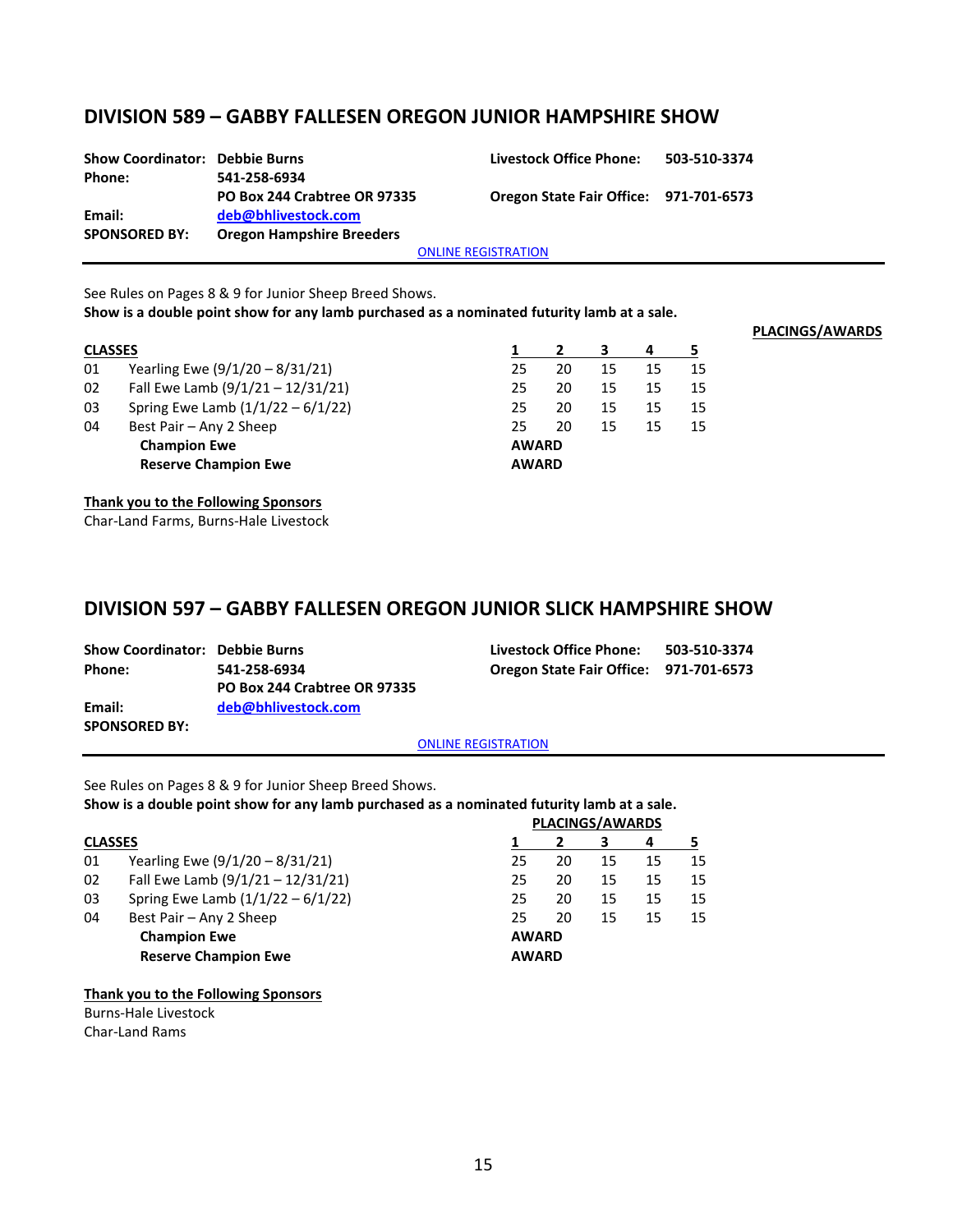## **DIVISION 590 – WESTERN REGIONAL JUNIOR POLLED DORSET SHOW**

**Show Coordinator: Maria Rooney Livestock Office Phone: 503-510-3374 Phone: 503-480-9455 Oregon State Fair Office: 971-701-6573 Western Regional Director: Linda Mastin Email: [mastin.linda@gmail.com](mailto:mastin.linda@gmail.com) Phone: 360-460-7485**

#### **[ONLINE REGISTRATION](http://oregona.fairmanager.com/)**

See Rules on Pages 8 & 9 for Junior Sheep Breed Shows.

#### **CLASSES**

- 02 Ram Lamb 12/1/21 6/1/22)
- 05 Fitted Yearling Ewe (9/1/20 8/31/21)
- 07 Fitted Fall Ewe Lamb (9/1/21 12/31/21)
- 09 Fitted Spring Ewe Lamb (2/16/22 and after)
- 10 Best Pair any 2 animals
- 14 Slick Yearling Ewe (9/1/20 8/31/21)
- 15 Slick Fall Ewe Lamb (9/1/21 12/31/21)
- 16 Slick Spring Ewe Lamb (1/1/22 6/1/22)

**Champion Ewe - Banner Reserve Champion Ewe - Banner**

|    | 2  | 3  |    | 5  | 6  | 8 |
|----|----|----|----|----|----|---|
| 25 | 20 | 15 |    |    |    |   |
| 25 | 20 | 15 | 10 | 10 | 10 |   |
| 25 | 20 | 15 | 10 | 10 | 10 |   |
| 25 | 20 | 15 | 10 | 10 | 10 |   |
| 25 | 20 | 15 | 10 | 10 | 10 |   |
| 25 | 20 | 15 | 10 | 10 | 10 |   |
| 25 | 20 | 15 | 10 | 10 | 10 |   |
| 25 | 20 | 15 | 10 | 10 | 10 |   |
|    |    |    |    |    |    |   |

**PLACINGS/AWARDS**

#### **PREMIUMS AND AWARDS PROVIDED BY:**

SilverCreek Lambscapes Mastin Dorset & Club Lambs A+ Club Lambs Continental Dorset Club

Rules:

1) Exhibitor must be a current member of the CDC whether in the youth program or as a lifetime member.

2) Exhibitor needs to be 21 years old or younger as of January 1st of the current year. There is no lower age limit but the exhibitor must be able to lead and/or control the head of his/her animal in the show ring.

3) Exhibitor must be present to show their own animals unless physically impaired. The junior owner will need to be at the head of the animal controlling it in the show ring, unless of course they have more than one entry in a class in which case another junior exhibitor showing their second animal is acceptable.

4) Sheep must be registered in the youth's name by July 1, 2022. Youth partnerships are acceptable except for futurity animals which must be in the individual youth owner's name ONLY. Farm names or family" ownerships are not acceptable. 5) Exhibitor can show at an unlimited number of regional junior shows per year, the CDC does prefer they at least show at the regional show in which they reside if possible.

6) EWE FUTURITY PROGRAM: Your futurity ewe can earn double points at a regional junior show for the futurity ewe program. If you show at more than one regional show only your top point total will be doubled.

7) Lambs must have lamb's teeth.

8) Pair classes do not need to be bred and owned.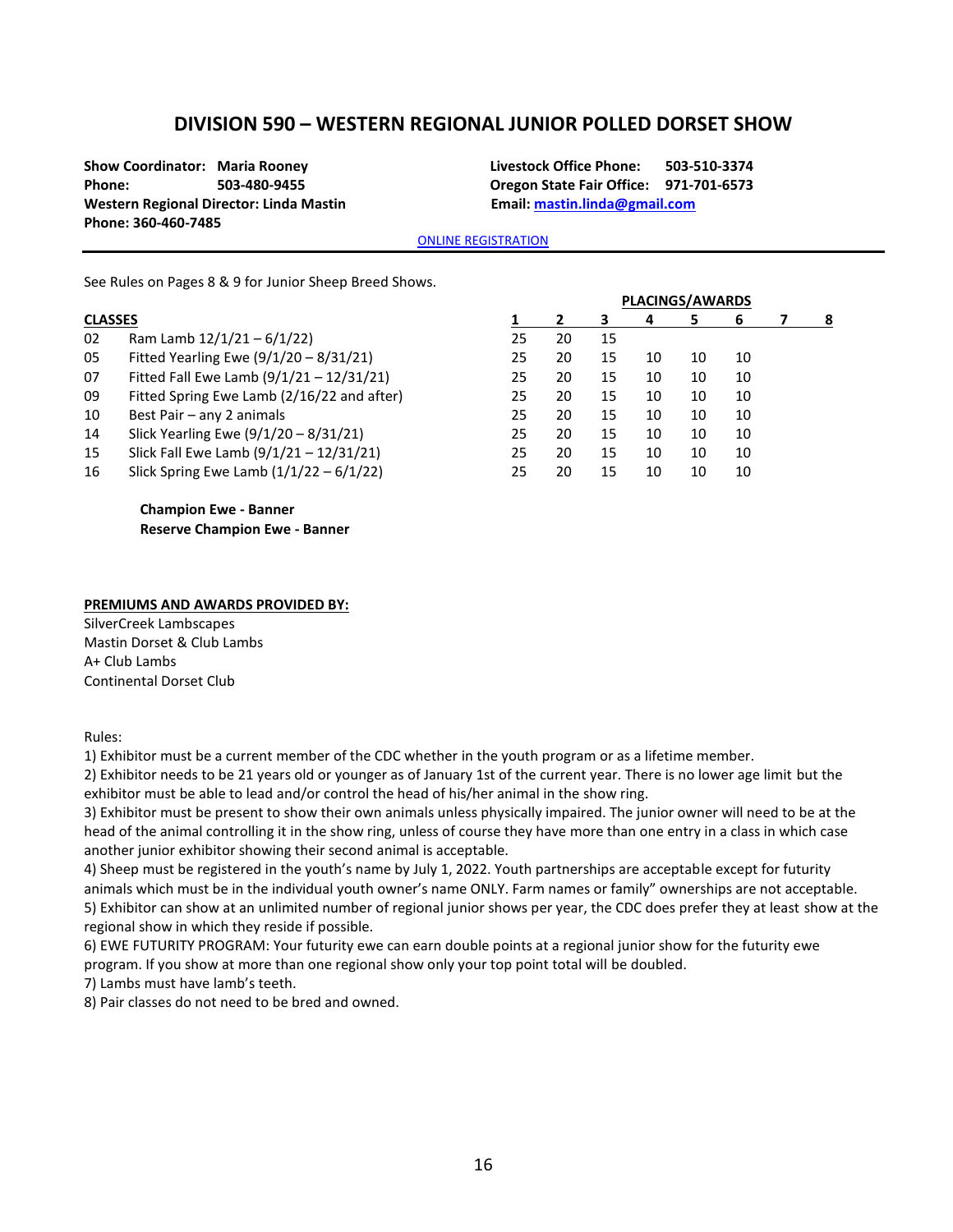## **DIVISION 600 –WESTERN REGIONAL JUNIOR DORSET ADVANTAGE SHOW**

**Western Reginal Director: Linda Mastin Email: Mastin.linda@gmail.com Phone: 360-460-7485** 

**Show Coordinator: Maria Rooney Livestock Office Phone: 503-510-3374 Phone: 503-480-9455 Oregon State Fair Office: 971-701-6573**

#### **[ONLINE REGISTRATION](http://oregona.fairmanager.com/)**

See Rules on Pages 8 & 9 for Junior Sheep Breed Shows.

|                |                                     |               |    |    |    |    |    | <b>PLACINGS/AWARDS</b> |
|----------------|-------------------------------------|---------------|----|----|----|----|----|------------------------|
| <b>CLASSES</b> |                                     |               |    | з. | 4  | 5  | 6  |                        |
| 01             | Yearling Ewe (9/1/20 - 8/31/21)     | 25            | 20 | 15 | 10 | 10 | 10 |                        |
| 02             | Fall Ewe Lamb (9/1/21 - 12/31/21)   | 25            | 20 | 15 | 10 | 10 | 10 |                        |
| 03             | Spring Ewe Lamb $(1/1/22 - 6/1/22)$ | 25            | 20 | 15 | 10 | 10 | 10 |                        |
| 04             | Best Pair - any two animals         | 25            | 20 | 15 | 10 | 10 | 10 |                        |
| 07             | Ram Lamb $(12/1/21 - 6/1/22)$       | 25            | 20 | 15 |    |    |    |                        |
|                | <b>Champion Ewe</b>                 | <b>BANNER</b> |    |    |    |    |    |                        |
|                | <b>Reserve Champion Ewe</b>         | <b>BANNER</b> |    |    |    |    |    |                        |
|                |                                     |               |    |    |    |    |    |                        |

#### **PREMIUMS AND AWARDS PROVIDED BY:**

Silver Creek Lambscapes Mastin Dorset and Club Lambs A+ Club Lambs Continental Dorset Club

Rules:

1) Exhibitor must be a current member of the CDC whether in the youth program or as a lifetime member.

2) Exhibitor needs to be 21 years old or younger as of January 1st of the current year. There is no lower age limit but the exhibitor must be able to lead and/or control the head of his/her animal in the show ring.

3) Exhibitor must be present to show their own animals unless physically impaired. The junior owner will need to be at the head of the animal controlling it in the show ring, unless of course they have more than one entry in a class in which case another junior exhibitor showing their second animal is acceptable.

4) Sheep must be registered in the youth's name by July 1, 2022. Youth partnerships are acceptable except for futurity animals which must be in the individual youth owner's name ONLY. Farm names or family" ownerships are not acceptable. 5) Exhibitor can show at an unlimited number of regional junior shows per year, the CDC does prefer they at least show at the regional show in which they reside if possible.

6) EWE FUTURITY PROGRAM: Your futurity ewe can earn double points at a regional junior show for the futurity ewe program. If you show at more than one regional show only your top point total will be doubled.

7) Lambs must have lamb's teeth.

8) Pair classes do not need to be bred and owned.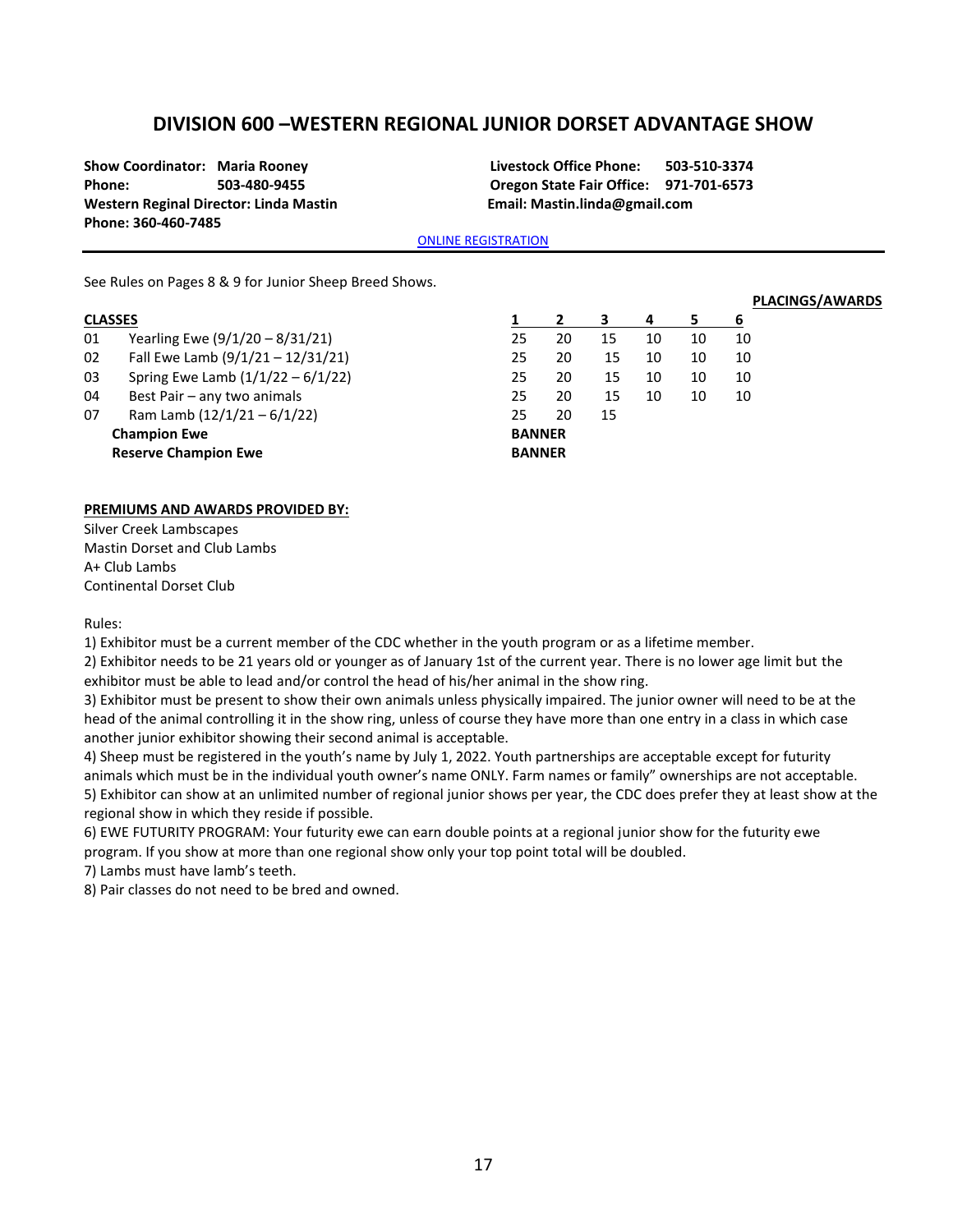# **DIVISION 591 – JUNIOR MONTADALE SHOW**

| <b>Show Coordinator: Loyal Burns</b> |                              | Livestock Office Phone:                | 503-510-3374 |
|--------------------------------------|------------------------------|----------------------------------------|--------------|
| Phone:                               | 541-936-0299                 |                                        |              |
|                                      | PO Box 244 Crabtree OR 97335 | Oregon State Fair Office: 971-701-6573 |              |
| Email:                               | loyal.burns@vsi.cc           |                                        |              |
| <b>SPONSORED BY:</b>                 |                              |                                        |              |

[ONLINE REGISTRATION](http://oregona.fairmanager.com/)

See Rules on Pages 8 & 9 for Junior Sheep Breed Shows.

#### **CLASSES**

- 01 Yearling Ewe (9/1/20 8/31/21)
- 02 Senior Ewe Lamb (9/1/21 1/31/21)
- 03 Junior Ewe Lamb (2/1/22 6/1/22)
- 04 Natural Colored Yearling Ewe  $(9/1/20 8/31/21)$ <br>05 Natural Colored Ewe Lamb  $(9/1/21 6/1/22)$
- Natural Colored Ewe Lamb  $(9/1/21 6/1/22)$
- 06 Best Pair Any 2 Sheep **Champion Ewe**

**Reserve Champion Ewe**

|              |    |    |    |    |    | <b>PLACINGS/AWARDS</b> |
|--------------|----|----|----|----|----|------------------------|
| 1            | 2  | 3  | 4  | 5  | 6  |                        |
| 17           | 15 | 13 | 12 | 11 | 10 |                        |
| 17           | 15 | 13 | 12 | 11 | 10 |                        |
| 17           | 15 | 13 | 12 | 11 | 10 |                        |
| 17           | 15 | 13 | 12 | 11 | 10 |                        |
| 17           | 15 | 13 | 12 | 11 | 10 |                        |
| 17           | 15 | 13 | 12 | 11 | 10 |                        |
| <b>AWARD</b> |    |    |    |    |    |                        |
| <b>AWARD</b> |    |    |    |    |    |                        |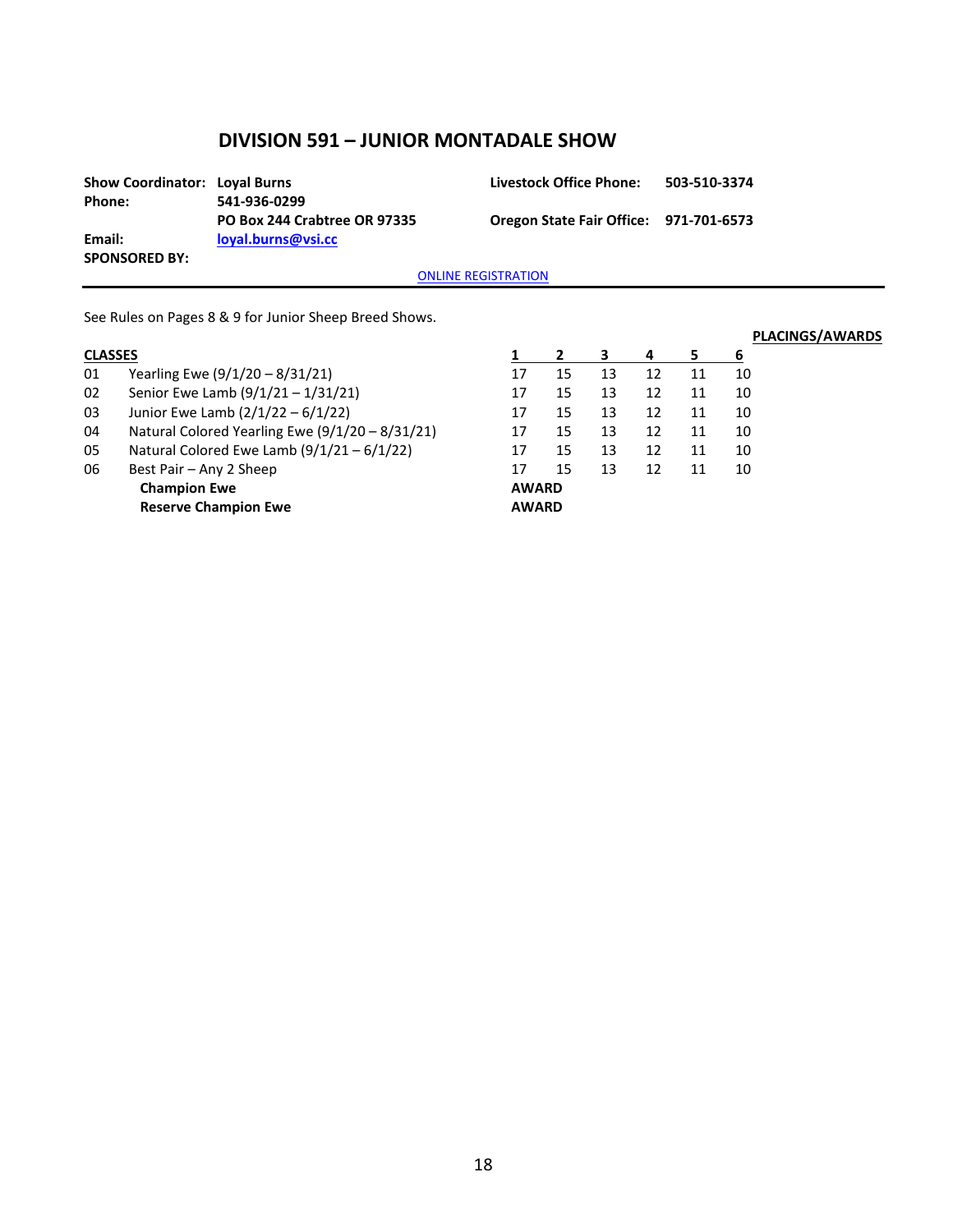# **DIVISION 592 – JACK KALINA MEMORIAL JUNIOR SHROPSHIRE SHOW**

**Show Coordinator: Laurie Koch Livestock Office Phone: 503-510-3374 Phone: 971-221-4635 Oregon State Fair Office: 971-701-6573 Email: [Lauriekoch123@gmail.com](mailto:Lauriekoch123@gmail.com) SPONSORED BY: Northwest Shropshire Breeders Association [ONLINE REGISTRATION](http://oregona.fairmanager.com/)** 

See Rules on Pages 8 & 9 for Junior Sheep Breed Shows.

#### **General Requirements**

- 1. Junior exhibitors must show their own junior entries unless physically impaired.
- 2. If two entries are entered in the same class, another junior must show the other one.
- 3. With no lower age limit for junior exhibitors, the juniors must still be physically capable of showing their own sheep.
- 4. All exhibitors must be a member of the Northwest Shropshire Breeders Association.

|                |                                       |    |    |    |   |   |  |   | <b>PLACINGS/AWARDS</b> |
|----------------|---------------------------------------|----|----|----|---|---|--|---|------------------------|
| <b>CLASSES</b> |                                       |    |    |    | 4 | ∽ |  | 9 | 10                     |
| 01             | Senior Ewe Lamb $(9/1/20 - 12/31/20)$ | 12 | 11 | 10 | 9 | 8 |  |   |                        |
| 02             | Junior Ewe Lamb (1/1/21 - and later)  | 12 | 11 | 10 | 9 | 8 |  |   |                        |
| 03             | Yearling Ewe (9/1/19 - 8/31/20)       | 12 | 11 | 10 | 9 | 8 |  |   |                        |
| 04             | Best Pair - Any 2 sheep               | 12 | 11 | 10 | 9 | 8 |  |   |                        |
|                | <b>Champion Ewe</b>                   |    |    |    |   |   |  |   | <b>AWARD</b>           |
|                | <b>Reserve Champion Ewe</b>           |    |    |    |   |   |  |   | <b>AWARD</b>           |
|                |                                       |    |    |    |   |   |  |   |                        |

#### **2022 DONORS FOR THE JUNIOR SHROPSHIRE SHOW**

- **Jack Kalina Memorial** 35586 Oakville Rd SW Albany, OR 97321**,** will sponsor an award for Champion Ewe
- **Olufson Design**, 215 SW 2<sup>ND</sup> Street, Corvallis, OR 97333, will sponsor the premiums for the show.
- **Wilco Farm Stores**, PO Box 258, Mt. Angel, OR 97362, donated gift certificates redeemable at any Wilco Farm Store
- **Bob McNeal Shropshires,** 1511 SE Eaton Blvd., Battleground, WA**,** 98604, will sponsor award for Reserve Champion Ewe.
- **Kalina Family** 35586 Oakville Rd SW Albany**,** OR 97321. Will sponsor buckets & halters for all exhibitors.
- **Northwest Shropshire Breeders Association, w**ill sponsor the class premiums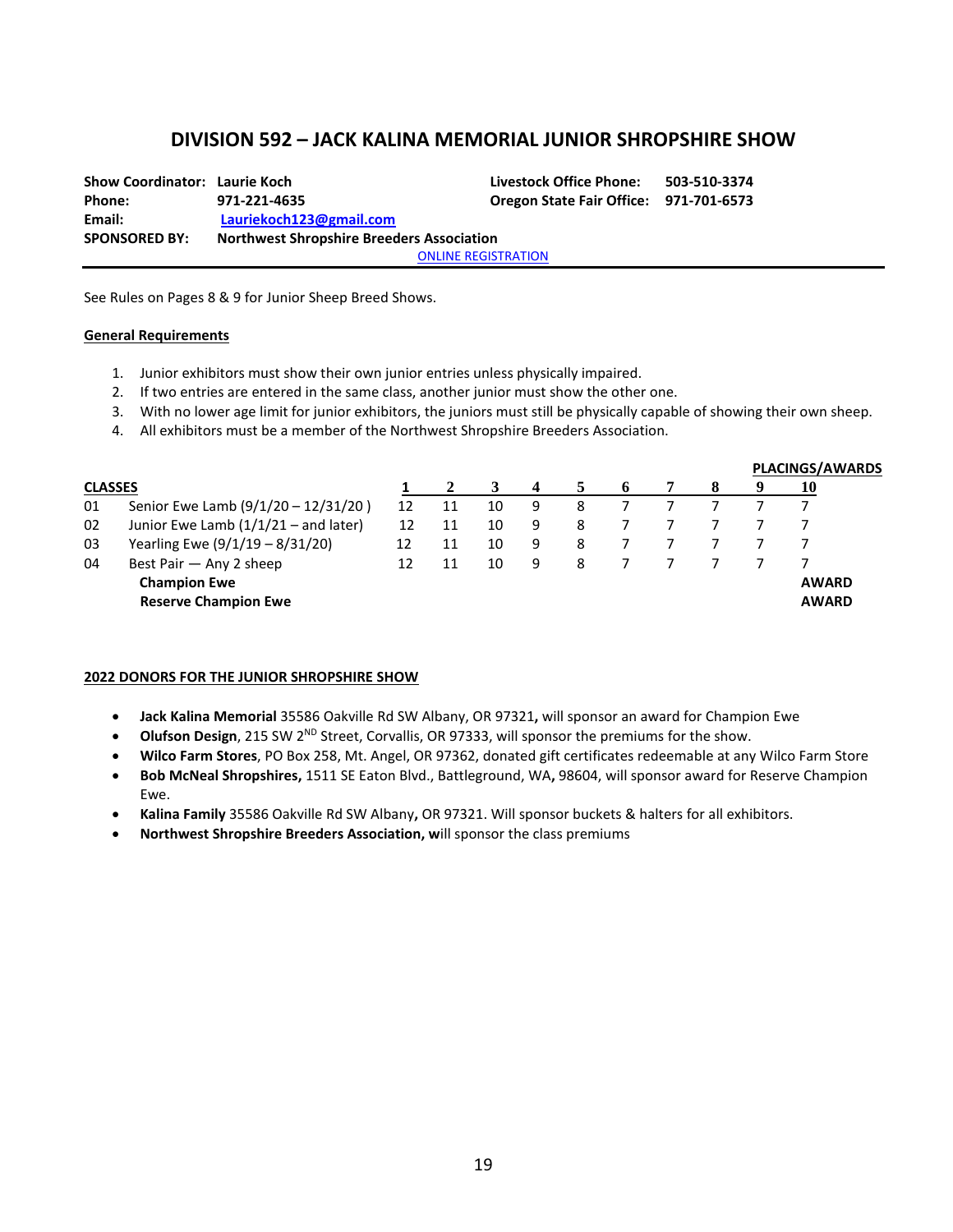# **DIVISION 595 – KATAHDIN JUNIOR SHOW**

**Show Coordinator: Debra Blake Livestock Office Phone: 503-510-3374 Phone: 503-467-8577 Oregon State Fair Office: 971-701-6573 Email: [djkblake53@yahoo.com](mailto:djkblake53@yahoo.com) SPONSORED BY: Pacific Coast Katahdin Hair Sheep Association [ONLINE REGISTRATION](http://oregona.fairmanager.com/)** 

See Rules on Pages 8 & 9 for Junior Sheep Breed Shows.

**All Premiums and Awards are offered through the generosity of members and friends of the Pacific Coast Katahdin Hair Sheep Association, [www.paccoastkat.org.](http://www.paccoastkat.org/)**

**PLACINGS/AWARDS**

**PLACINGS/AWARDS**

#### **RULES:**

- 1. Exhibitor must be under 21 years of age the day of the show.
- 2. All sheep must be owned by the exhibitor by July 1, 2019.
- 3. Best Pair class does not need to be bred by the exhibitor.

| <b>CLASSES</b> |                                                   |              |    | з  | 4  |
|----------------|---------------------------------------------------|--------------|----|----|----|
| -05            | Yearling Ewe (9/1/20 - 8/31/21)                   | 15           | 12 | 10 | 10 |
| 06             | Senior Ewe Lamb (9/1/21 - 1/31/21)                | 15           | 12 | 10 | 10 |
| 07             | Junior Ewe Lamb (2/1/22 - 5/20/22)                | 15           | 12 | 10 | 10 |
|                | <b>Champion Ewe</b>                               | <b>AWARD</b> |    |    |    |
|                | <b>Reserve Champion Ewe</b>                       | <b>AWARD</b> |    |    |    |
| 10             | Best Pair – Any 2 Sheep (one entry per exhibitor) | 15           |    |    | 10 |

## **DIVISION 599 – NATURAL COLORED SHEEP JUNIOR SHOW**

| <b>Show Coordinator: Jodi Rametes</b> |                                     | <b>Livestock Office Phone:</b>         | 503-510-3374 |
|---------------------------------------|-------------------------------------|----------------------------------------|--------------|
| Phone:                                | 503-475-3003                        | Oregon State Fair Office: 971-701-6573 |              |
| Email:                                | fiberewe@yahoo.com                  |                                        |              |
| <b>SPONSORED BY:</b>                  | <b>Cedar Creek Farm &amp; Fiber</b> |                                        |              |

#### [ONLINE REGISTRATION](http://oregona.fairmanager.com/)

See Rules on Pages 8 & 9 for Junior Sheep Breed Shows.

|                                                    |                                     |              |    |   |    | <b>PLACINGS/AWARDS</b> |
|----------------------------------------------------|-------------------------------------|--------------|----|---|----|------------------------|
| <b>CLASSES</b>                                     |                                     |              |    |   | -4 |                        |
| 01                                                 | Yearling Ewe (9/1/20 - 8/31/21)     | 15           | 12 | 9 |    |                        |
| 02                                                 | Fall Ewe Lamb (9/1/21 - 12/31/21)   | 15           | 12 | 9 |    |                        |
| 03                                                 | Spring Ewe Lamb $(1/1/22 - 6/1/22)$ | 15           | 12 | 9 |    |                        |
| 04                                                 | Best Pair - Any 2 Sheep             | 15           | 12 | 9 |    |                        |
| <b>Champion Ewe</b><br><b>Reserve Champion Ewe</b> |                                     | <b>AWARD</b> |    |   |    |                        |
|                                                    |                                     | <b>AWARD</b> |    |   |    |                        |
|                                                    |                                     |              |    |   |    |                        |

Sheep entered in Natural Colored must be registered with their respective breed associations, Natural Colored Wool Growers Association (NCWGA) or American Colored Sheep Registry.

**PREMIUMS PROVIDED BY:**

**Cedar Creek Farm & Fiber**